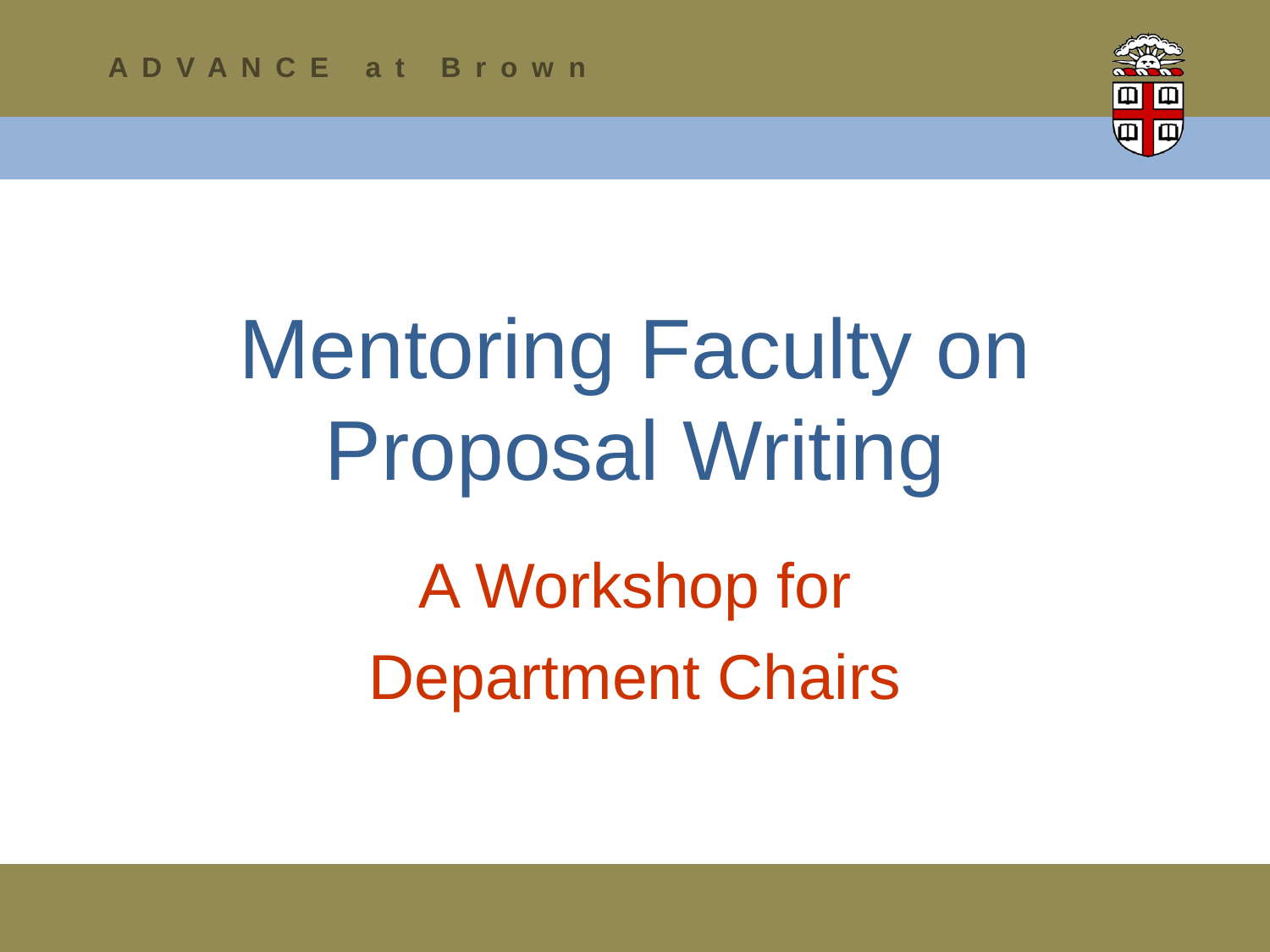

#### Pam O'Neil

- Associate Provost
- PI and Director of the ADVANCE Program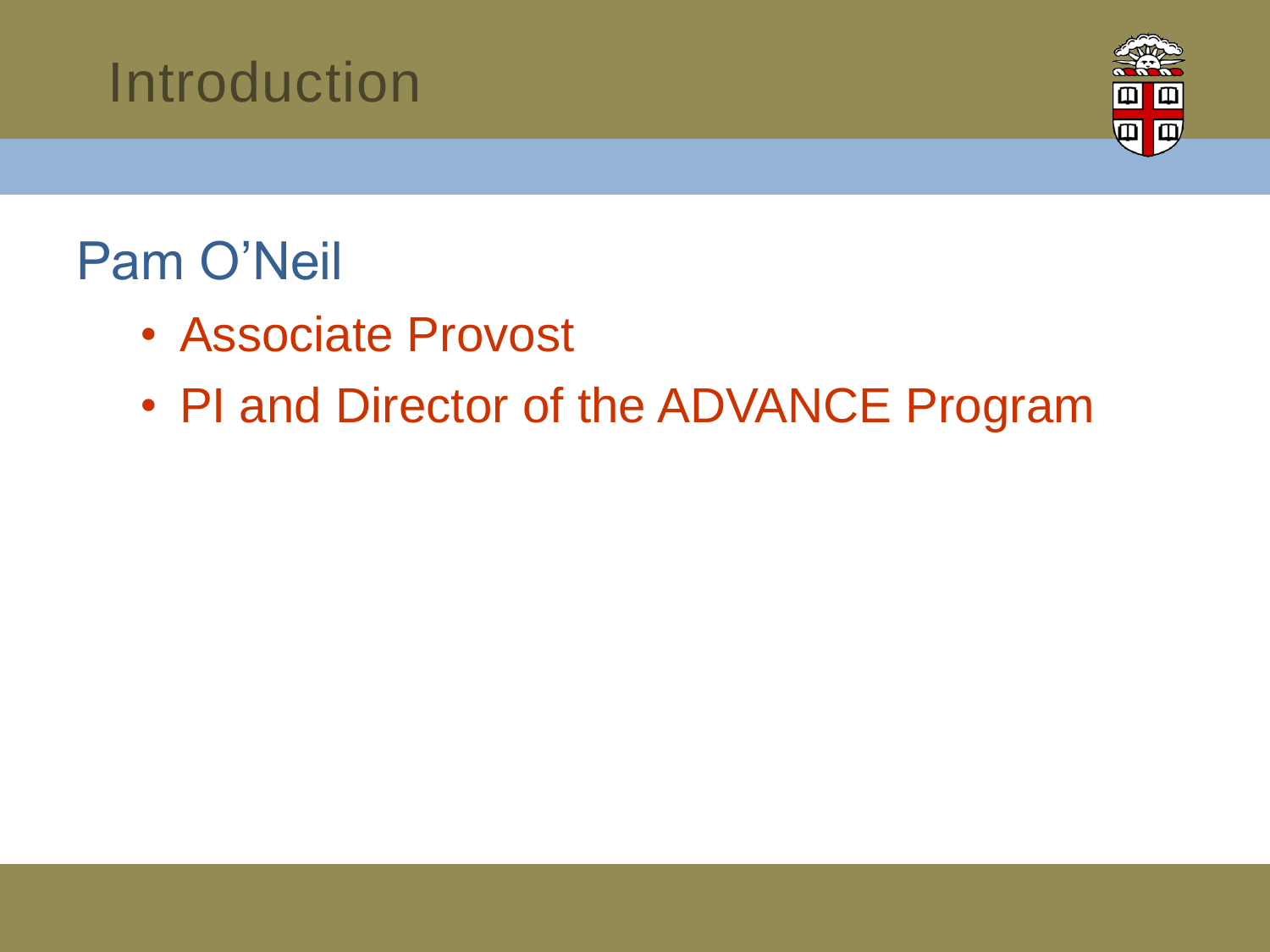

#### NSF ADVANCE Institutional Transformation Award Program:

Funds academic institutions to develop innovative programs to increase the representation and advancement of women in academic science and engineering careers

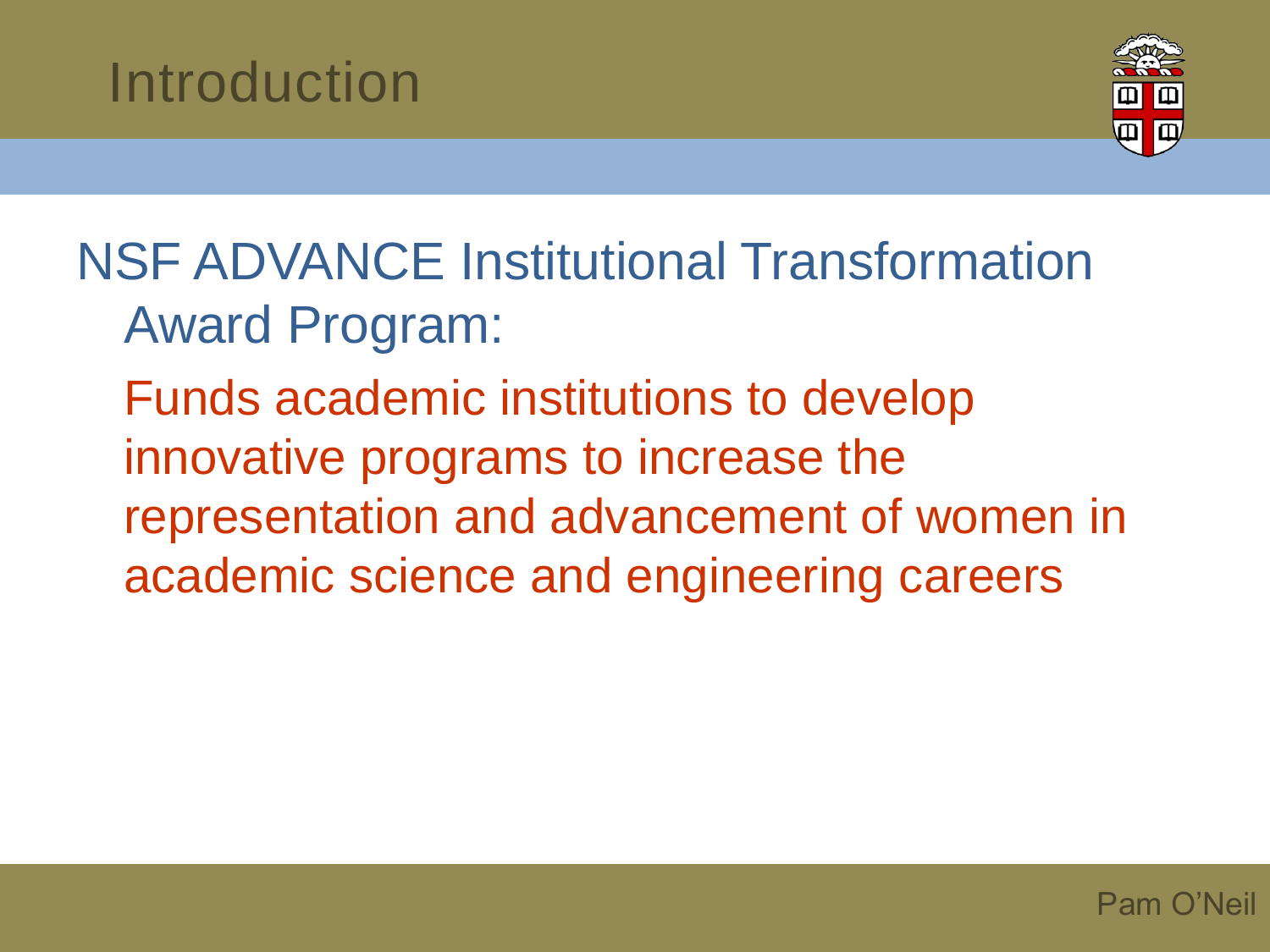

#### ADVANCE Program at Brown:

Supports new initiatives for formal faculty development programs to ensure that all faculty—women and men—have access to the types of resources that cultivate opportunities for success at the highest levels in academia

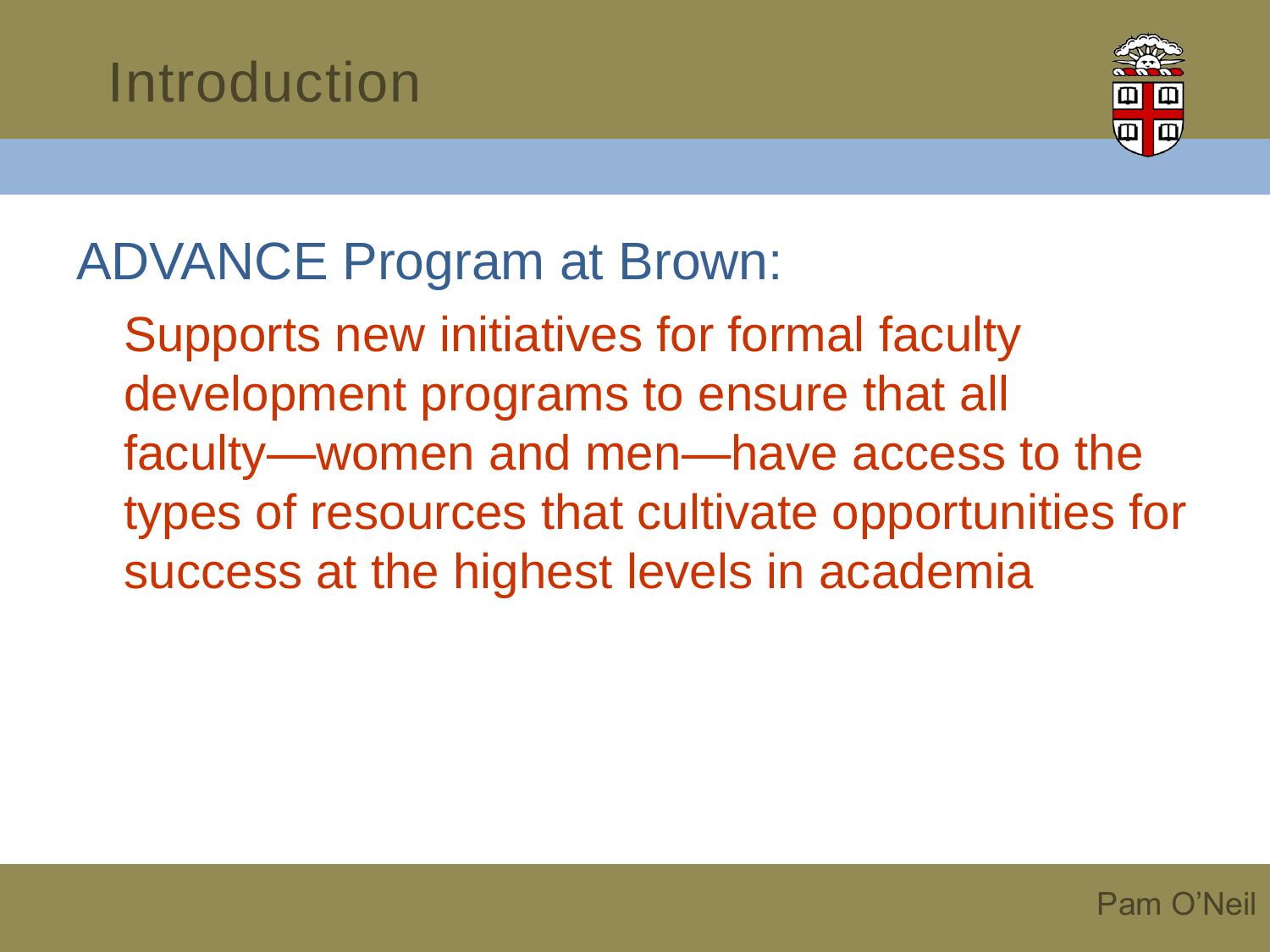

#### Results from the Tenure-Track Job Satisfaction Survey

| <b>How Helpful Would</b><br>You Find:                               | Female<br>UH. | <b>SH</b> | <b>VH</b> | <b>Male</b><br>UH | <b>SH</b> | VH  |
|---------------------------------------------------------------------|---------------|-----------|-----------|-------------------|-----------|-----|
| <b>Formal Mentoring</b>                                             | $6\%$         | 39%       | 56%       | 8%                | 53%       | 39% |
| <b>Assistance in Obtaining</b><br><b>Federally Funded Grants</b>    | $0\%$         | 31%       | 69%       | 10%               | 31%       | 59% |
| <b>Travel Funds to Present</b><br><b>Papers or Conduct Research</b> | $0\%$         | $11\%$    | 89%       | 10%               | 23%       | 68% |

UH = unhelpful, SH=somewhat helpful, VH=very helpful

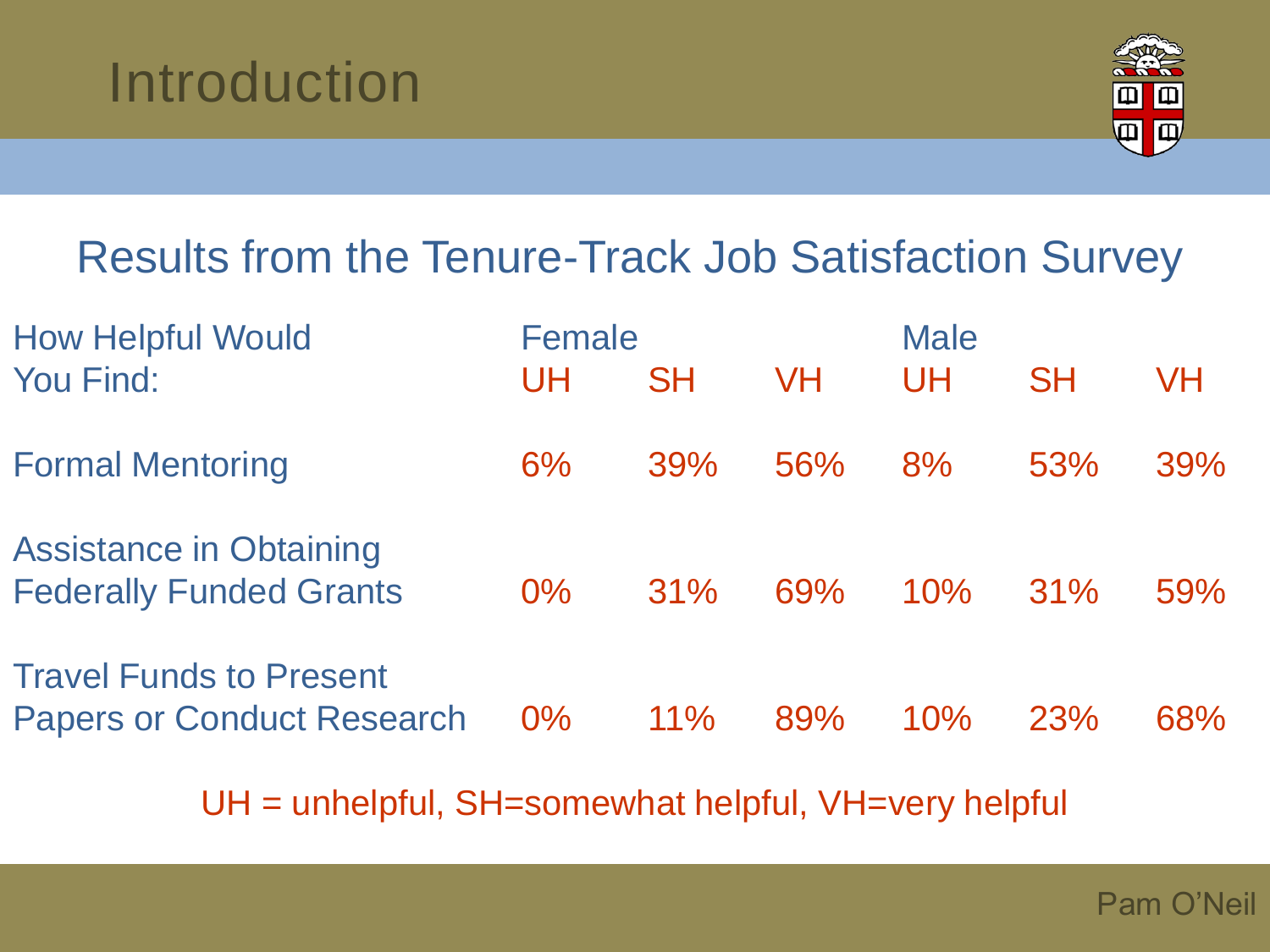

ADVANCE Initiatives:

- Mentoring Program
	- Normalizing mentoring
	- Development intra-departmental mentoring
- Research Opportunities Coordinator
	- Full-time altering position working with administrators and faculty

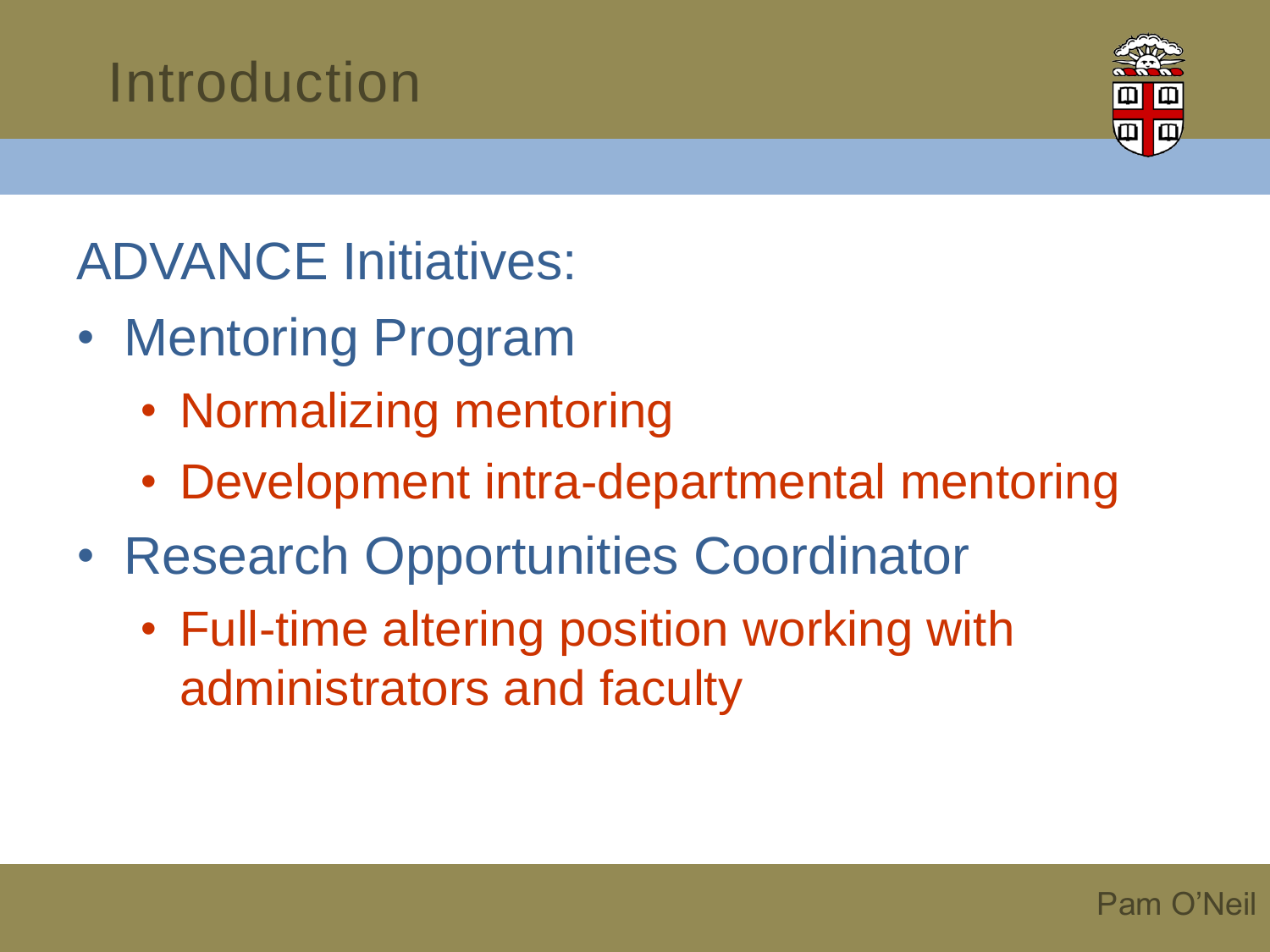

Career Development Awards:

- Fund faculty plans to increase their network of collaborators
	- Travel to meet with collaborators
	- Working groups to develop collaborative proposals
	- Bringing in seminar speakers to reduce isolation
	- International collaborations

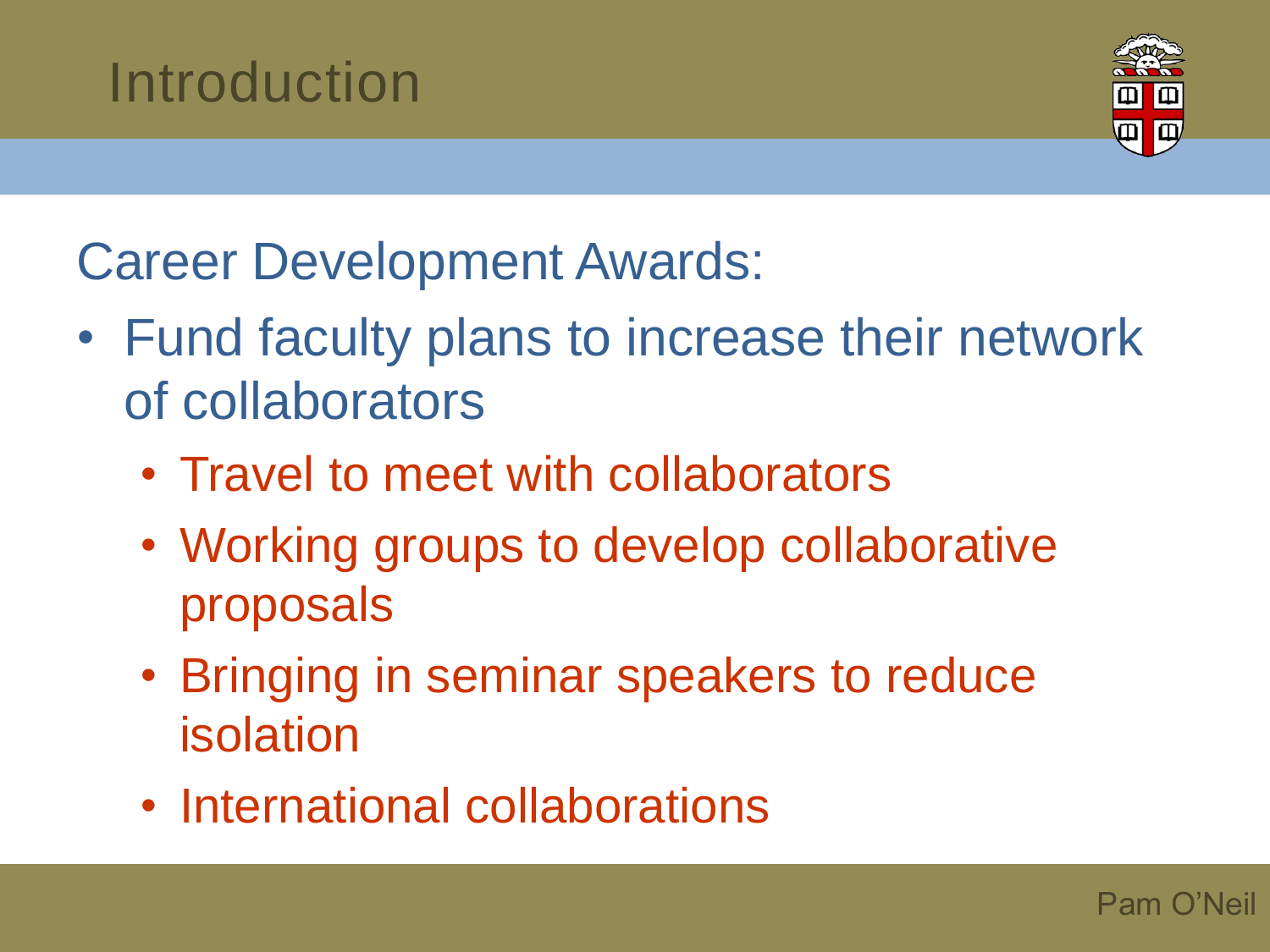

Career Development Awards:

- 2007 Winners
	- Carthene Bazemore-Walker, Assistant Professor of Chemistry, \$15,000
	- Jennifer Dworak and Iris Bahar, Assistant and Associate Professors of Engineering, \$8,685
	- Rebecca Page, Assistant Professor of Molecular Biology, Cell Biology & Biochemistry, \$12,739
	- Vesna Mitrovic, Assistant Professor of Physics, \$8,800
	- Sharon Swartz, Associate Professor of Ecology and Evolutionary Biology, \$14,968
	- Zhijin (Jean) Wu, Assistant Professor of Community Health, \$8,200

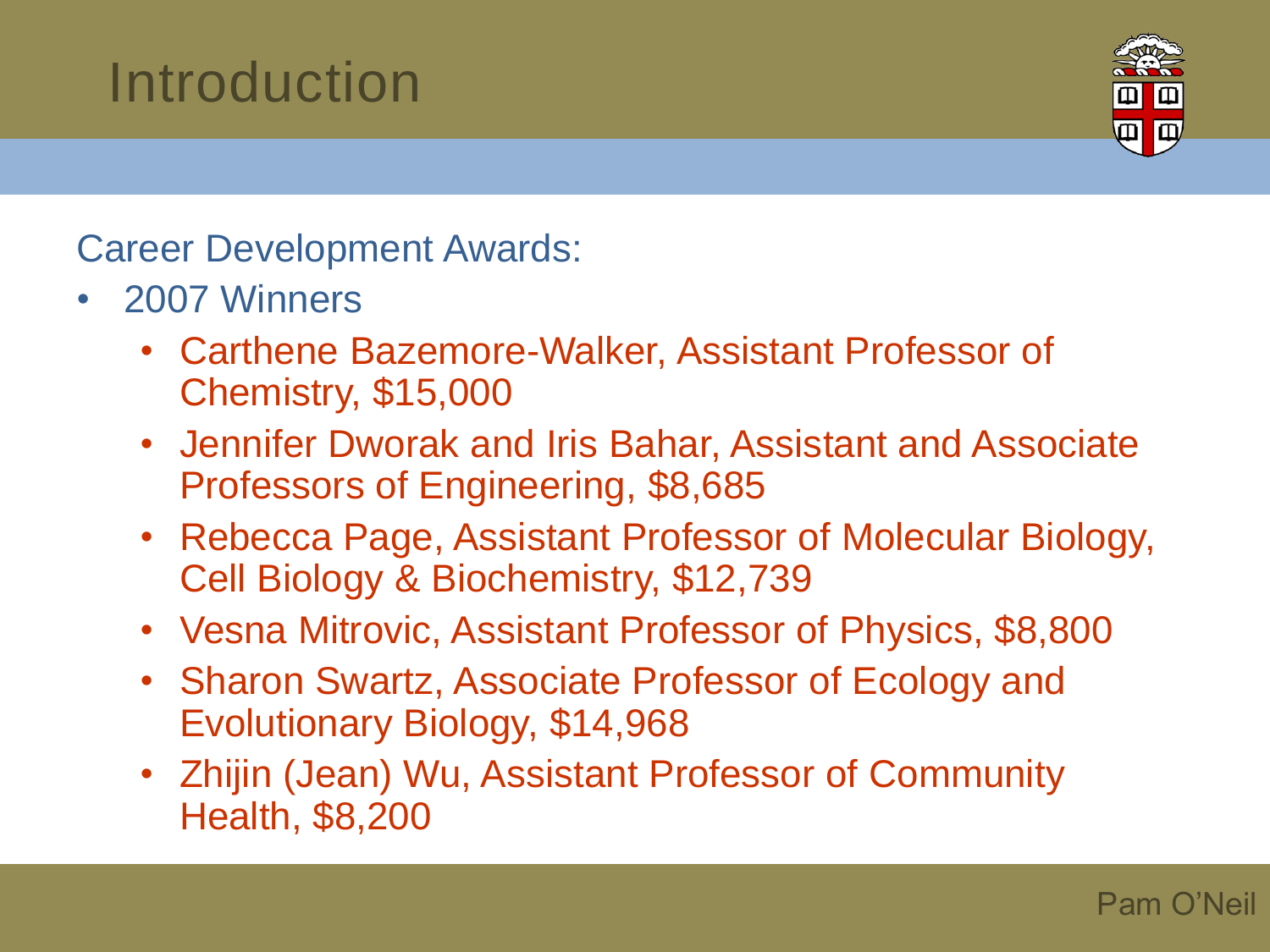

Career Development Awards:

- 2008 Winners
	- Marcy Brink-Danan, Assistant Professor of Anthropology & Judaic Studies, \$14,650
	- Erika Edwards, Assistant Professor of Ecology & Evolution Biology, \$11,010
	- Diane Hoffman-Kim, Associate Professor of Molecular Pharmacology, Physiology, & Biotechnology, \$14,995
	- Kate Lapane, Association Professor of Community Health, \$15,000
	- Carmen Marsit, Assistant Professor of Pathology & Laboratory Medicine, \$13,000
	- Meenakshi Narain, Associate Professor of Physics, \$15,000
	- Ben Raphael, Assistant Professor of Computer Science, \$11,453
	- Kristi Wharton, Associate Professor of Molecular Biology, Cell Biology, & Biochemistry, \$14,315
	- Jessica Whiteside, Assistant Professor of Geological Sciences, \$14,500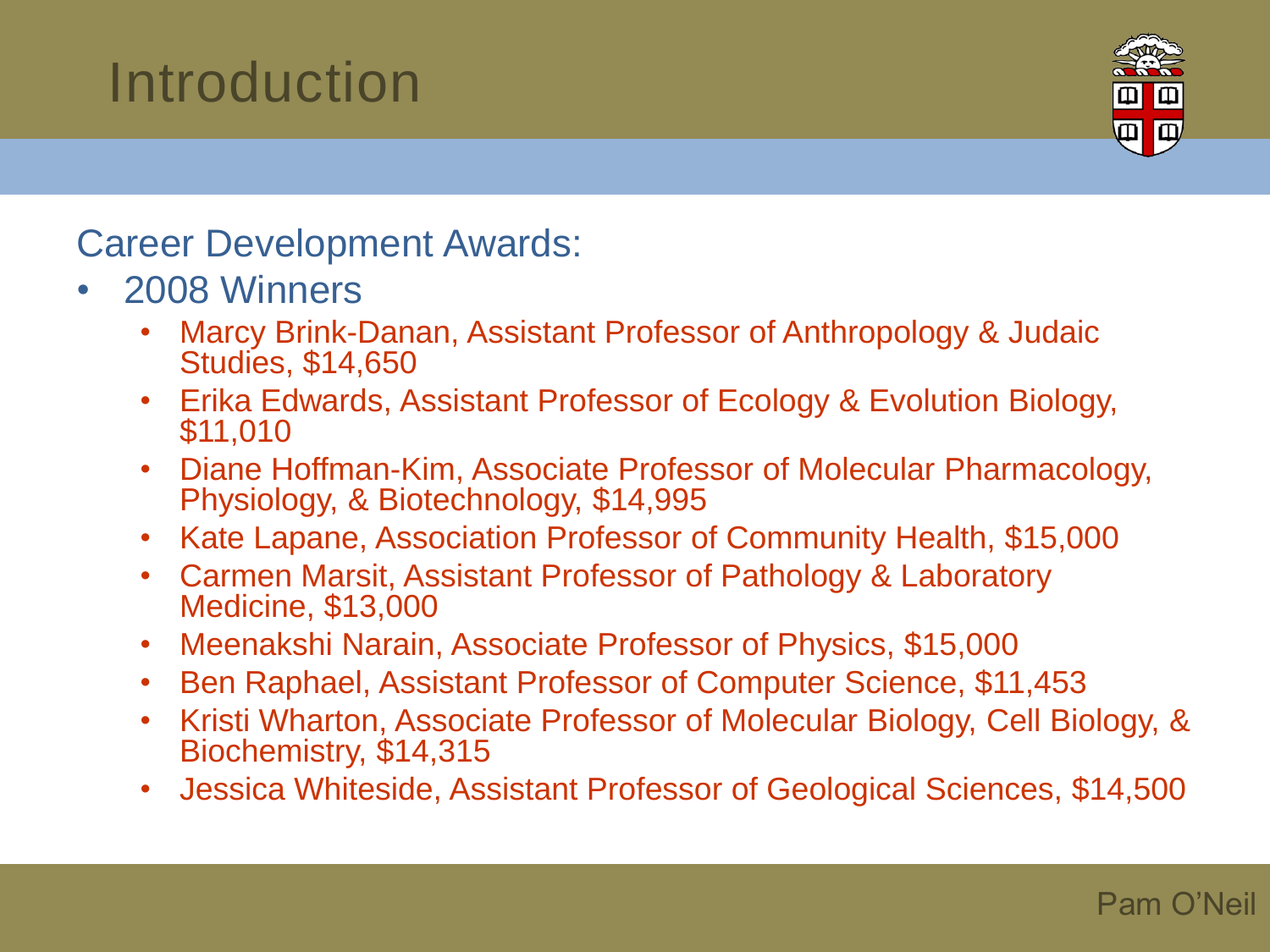#### Event Speakers



**Pam O'Neil Associate Provost and Director of ADVANCE Program Clyde Briant Vice President for Research Anne Windham OVPR Proposal Coordinator Tim Leshan Director of Government Relations & Community Affairs Edward Hawrot Professor of Molecular Pharmacology, Physiology & Biotechnology Amy Robb ADVANCE Program Coordinator of Research Opportunities Mary Hanifin Executive Director of Corporate and Foundation Relations Diane Hoffman-Kim Associate Professor of Molecular Pharmacology, Physiology & Biotechnology Regina White Associate Vice President for Research Administration**

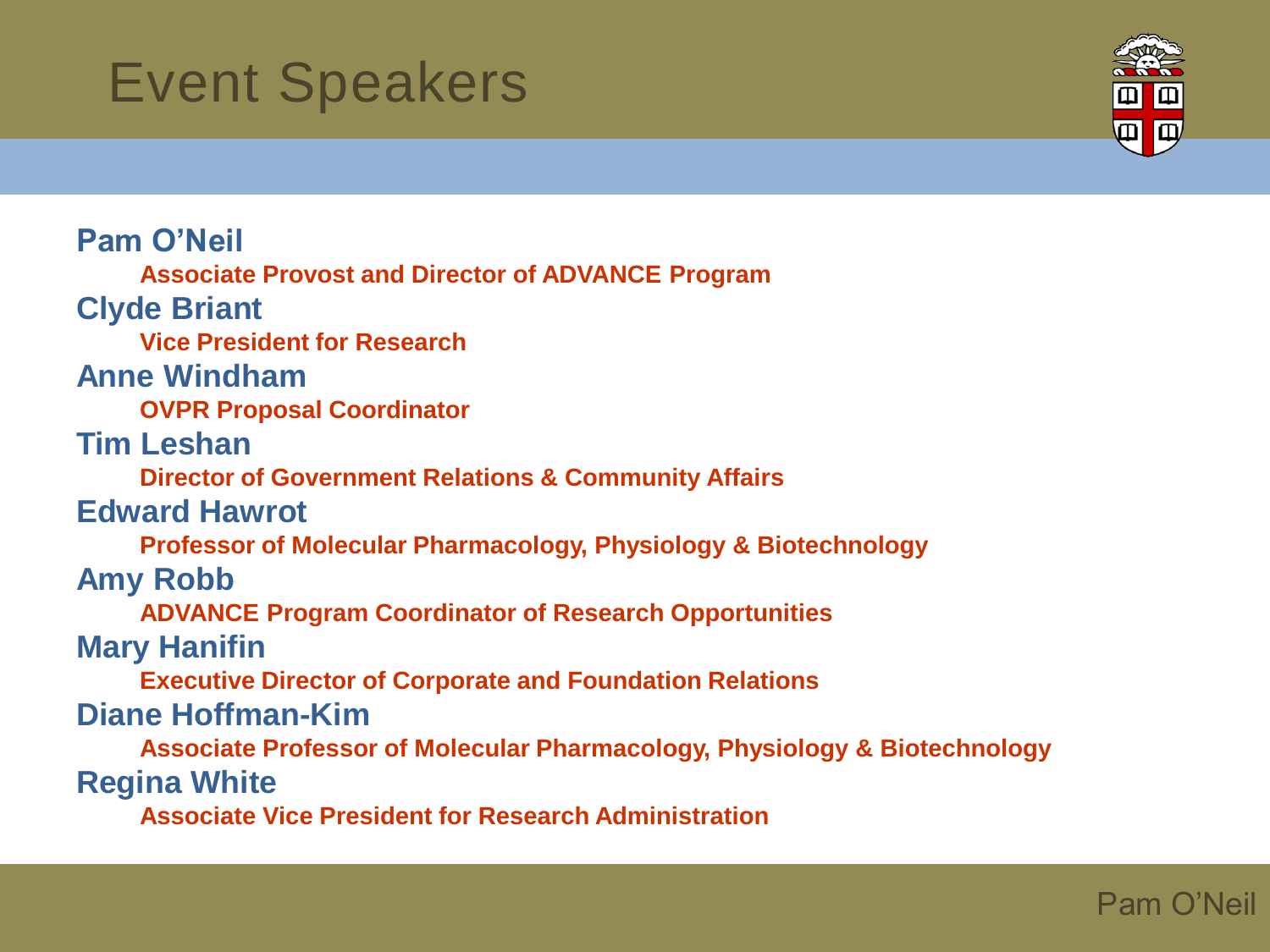



Clyde Briant, Vice President for Research

- Importance of this workshop
- Department chairs are the first helping hand to reach out to faculty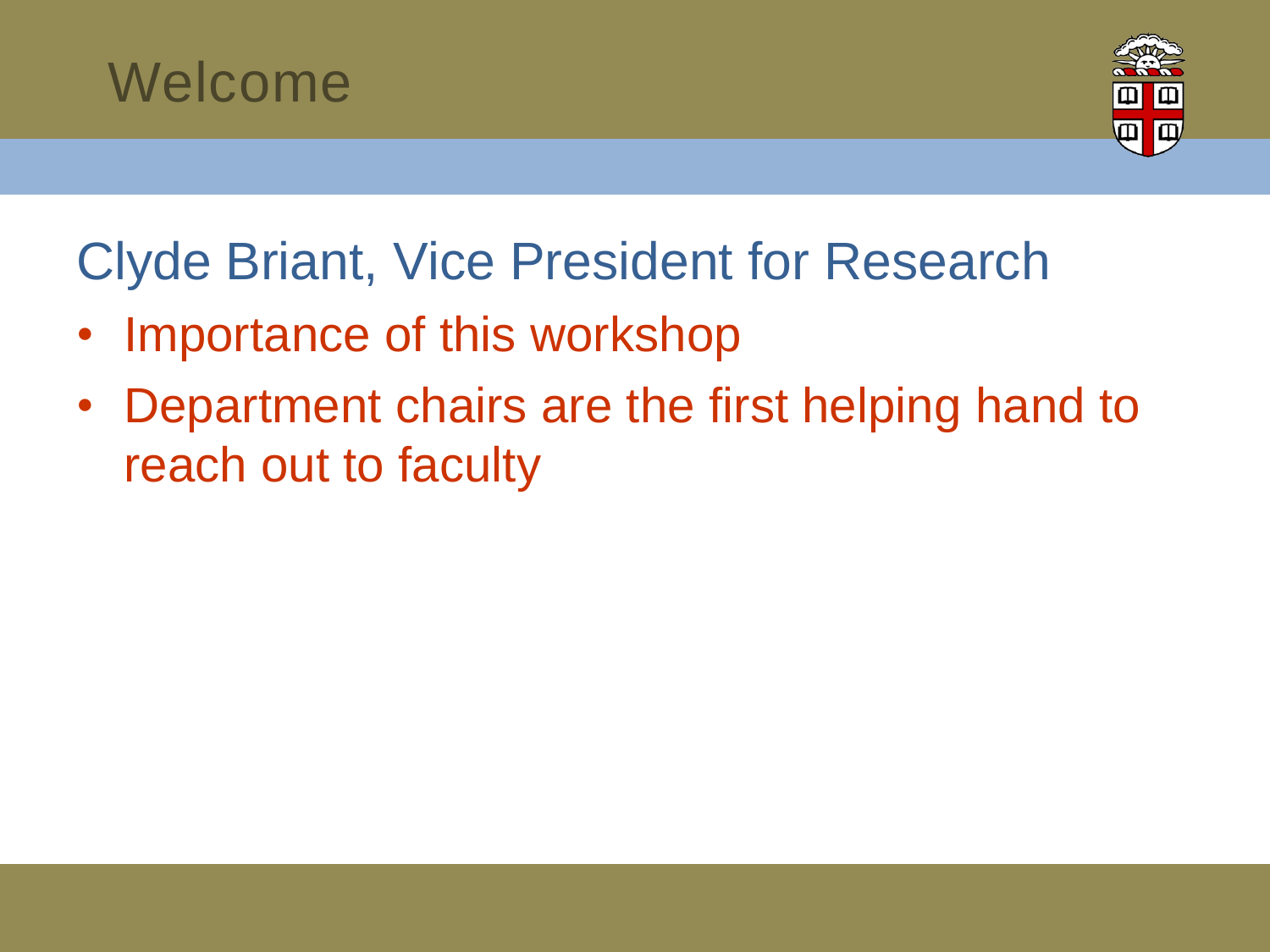

#### Anne Windham

- Proposal Coordinator, Research Initiatives Office for the Vice President of Research
- Anne\_Windham@Brown.edu, 863-2129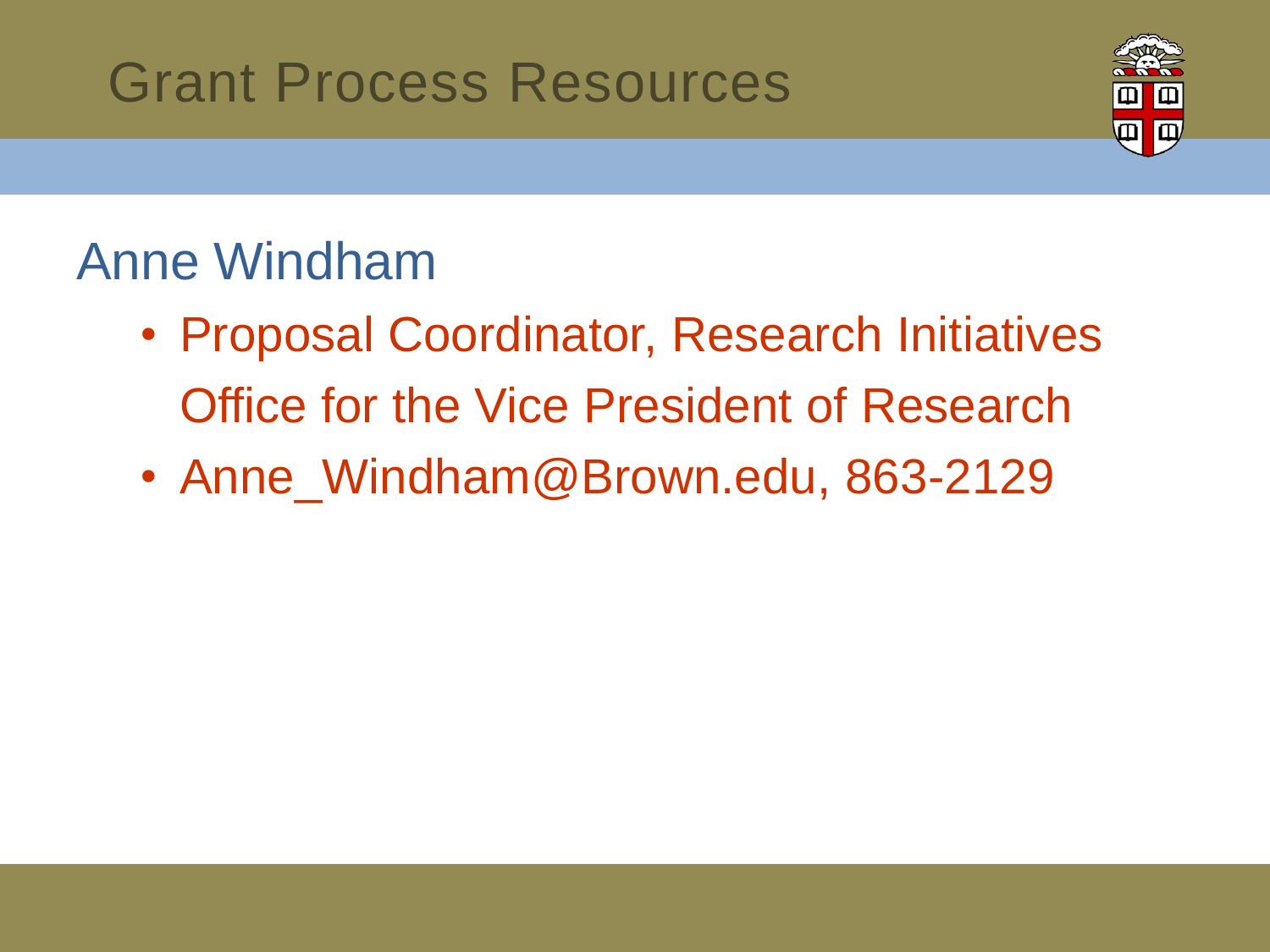

The role of OVPR's Research Initiatives:

- "To identify and help secure the resources needed to support the research work of the Brown community."
	- Proposal writing support
	- Management of restricted submission funding opportunities
	- Management of internal funding (Seeds & Salomons)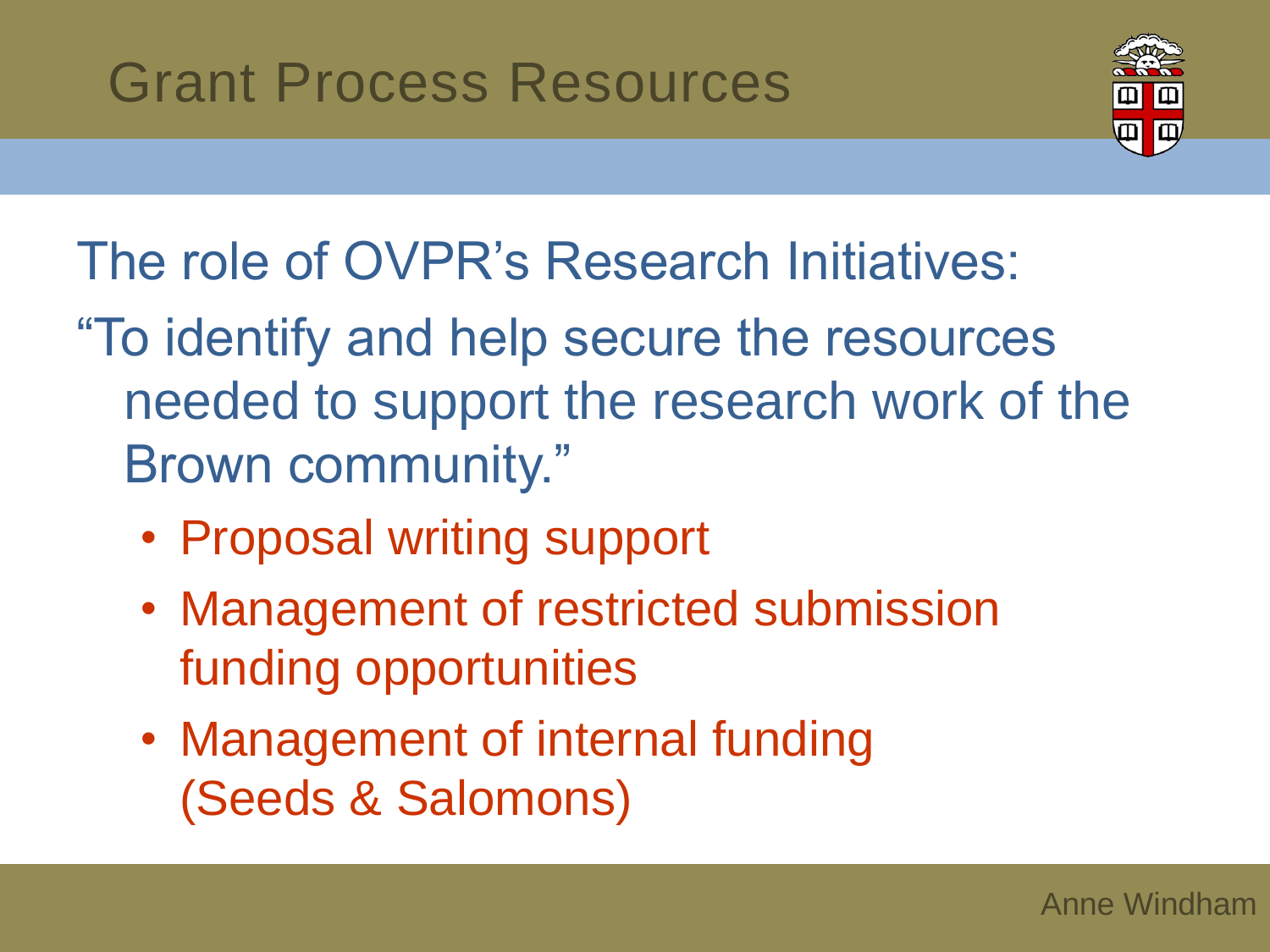

Proposal Writing Support:

- General editing
- Developing management & evaluation plans
- Developing plans to address broader impact issues
- Garnering institutional data and letters of support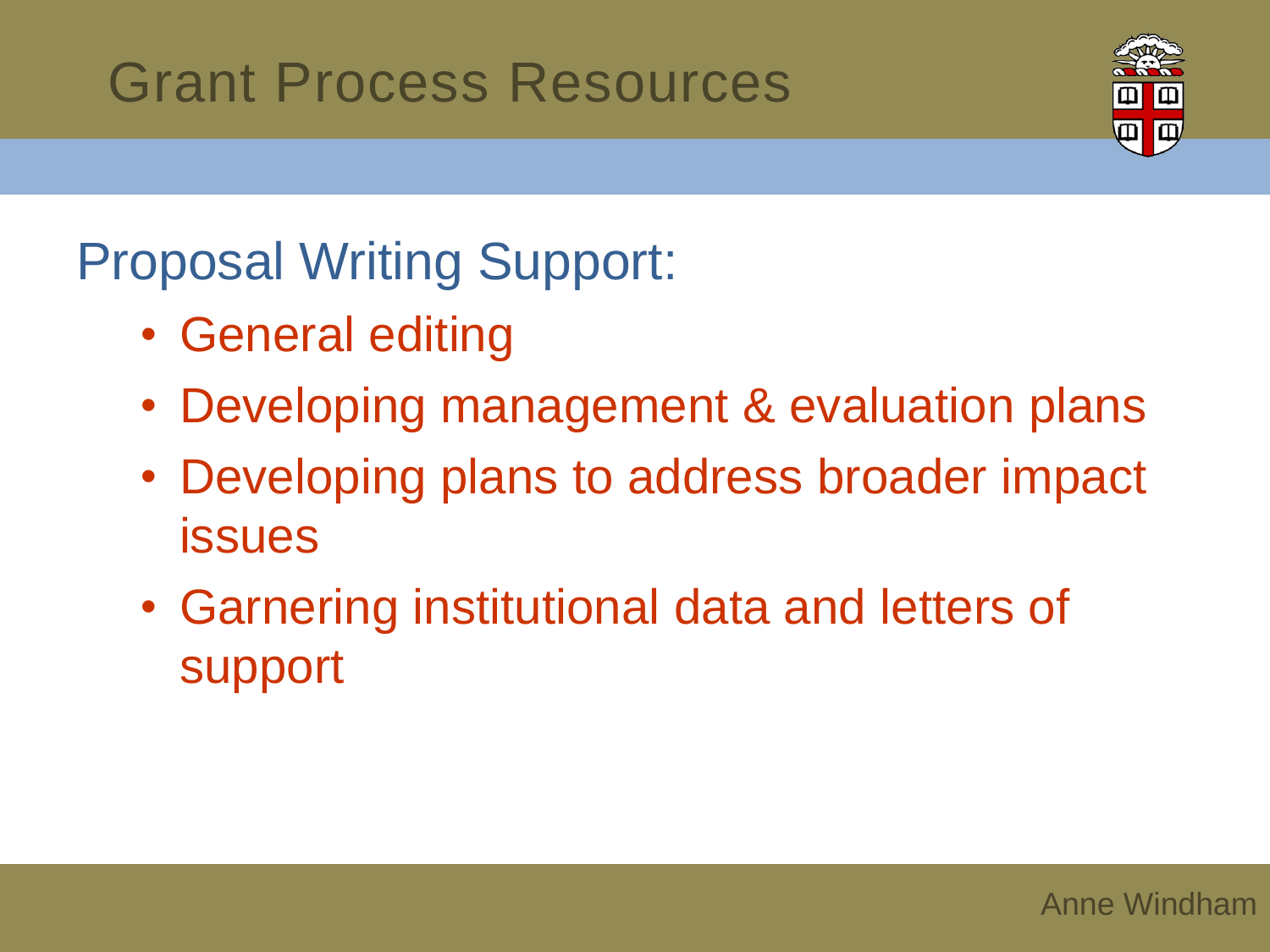

#### Management of Restricted Funding Opportunities:

Government **Agencies** (NSF, NIH, NEH)

Private Foundations (Burroughs Wellcome Fund, John Merck, Gerda Henkel Prize)

General announcement made to all relevant faculty

> Invitations for nominations from department chairs

http://research.brown.edu/rschadmin/funding\_awards.php

Anne Windham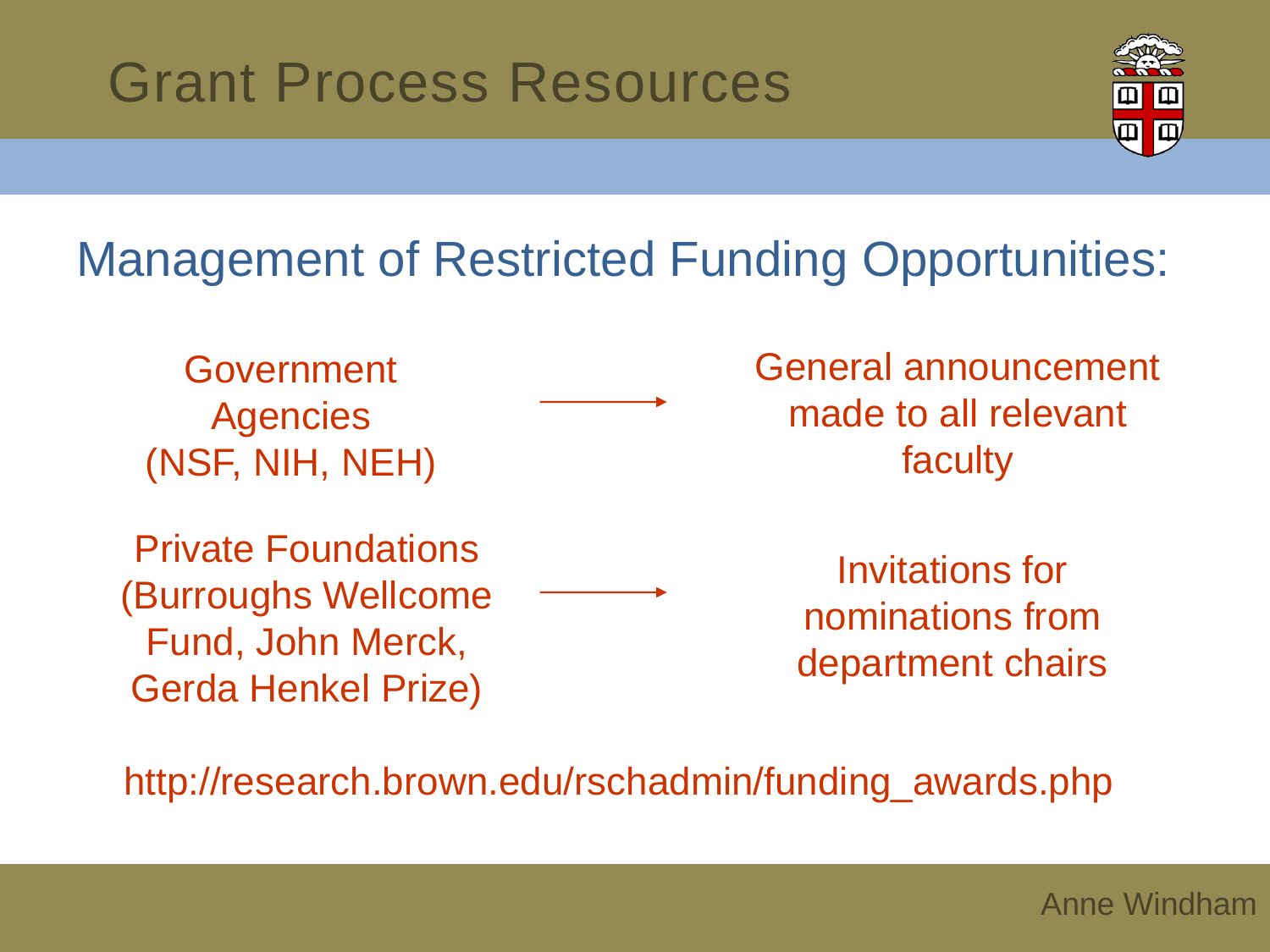

Management of Internal Funds:

- Salomon Grants
	- Up to \$15,000
	- Usually 1 investigator
	- Preference given to junior faculty and those who have not recently received a Salomon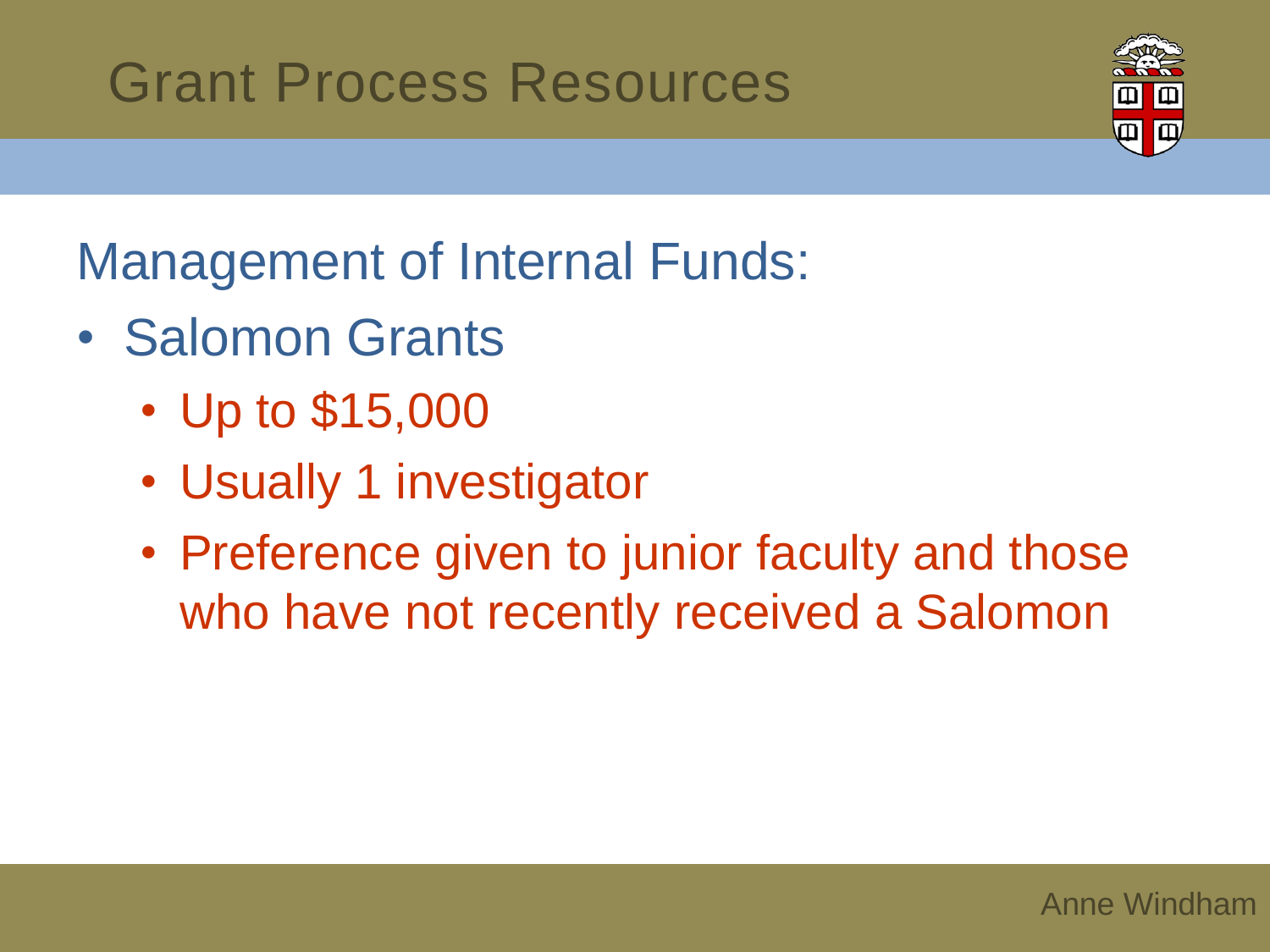

Management of Internal Funds:

- Seed Grants
	- Up to \$100,000
	- Multi-investigator; interdisciplinary projects
	- Potential for external funding support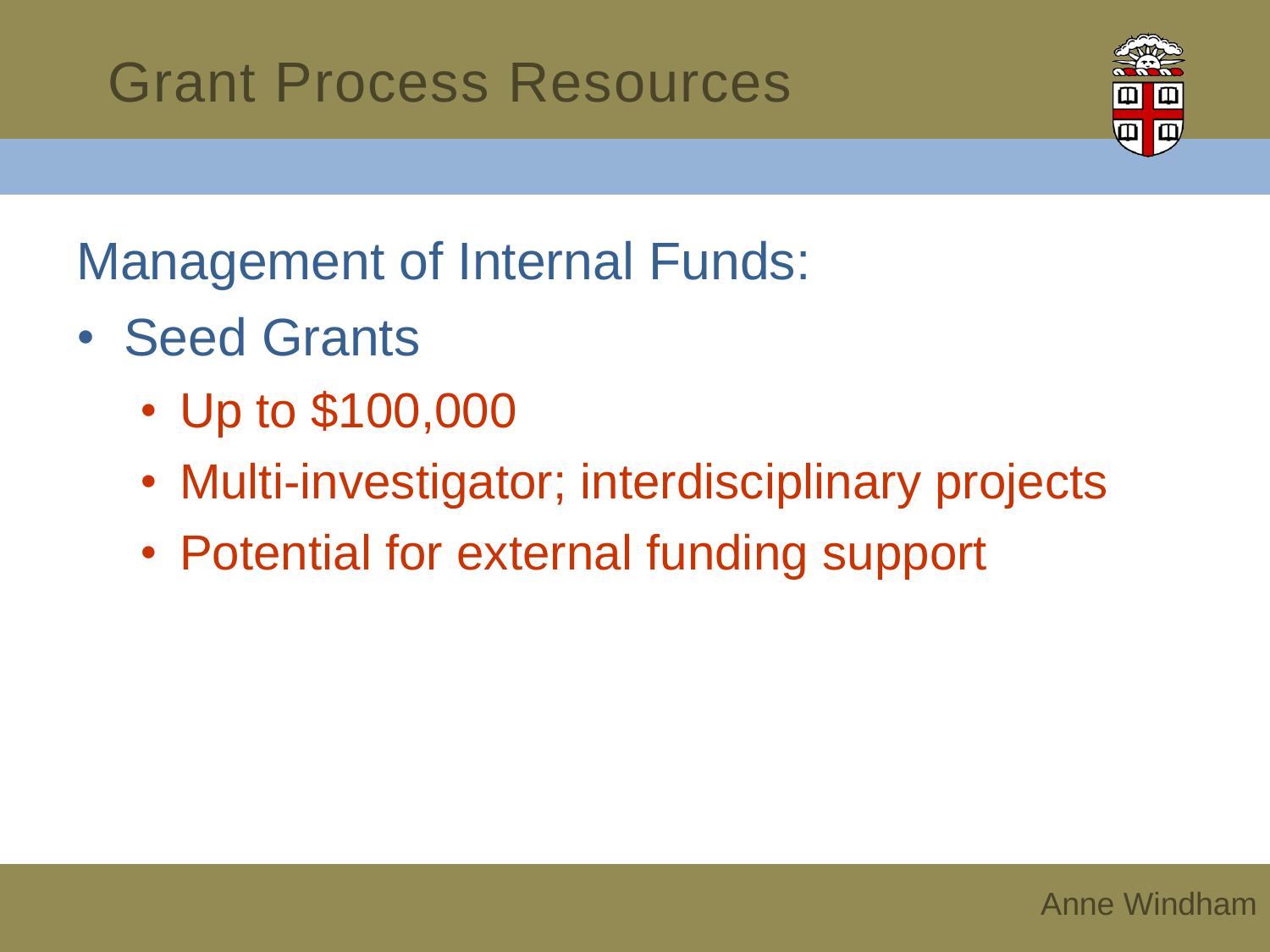

Proposal Writing Workshops:

- What would you like to see?
- What does your faculty need?

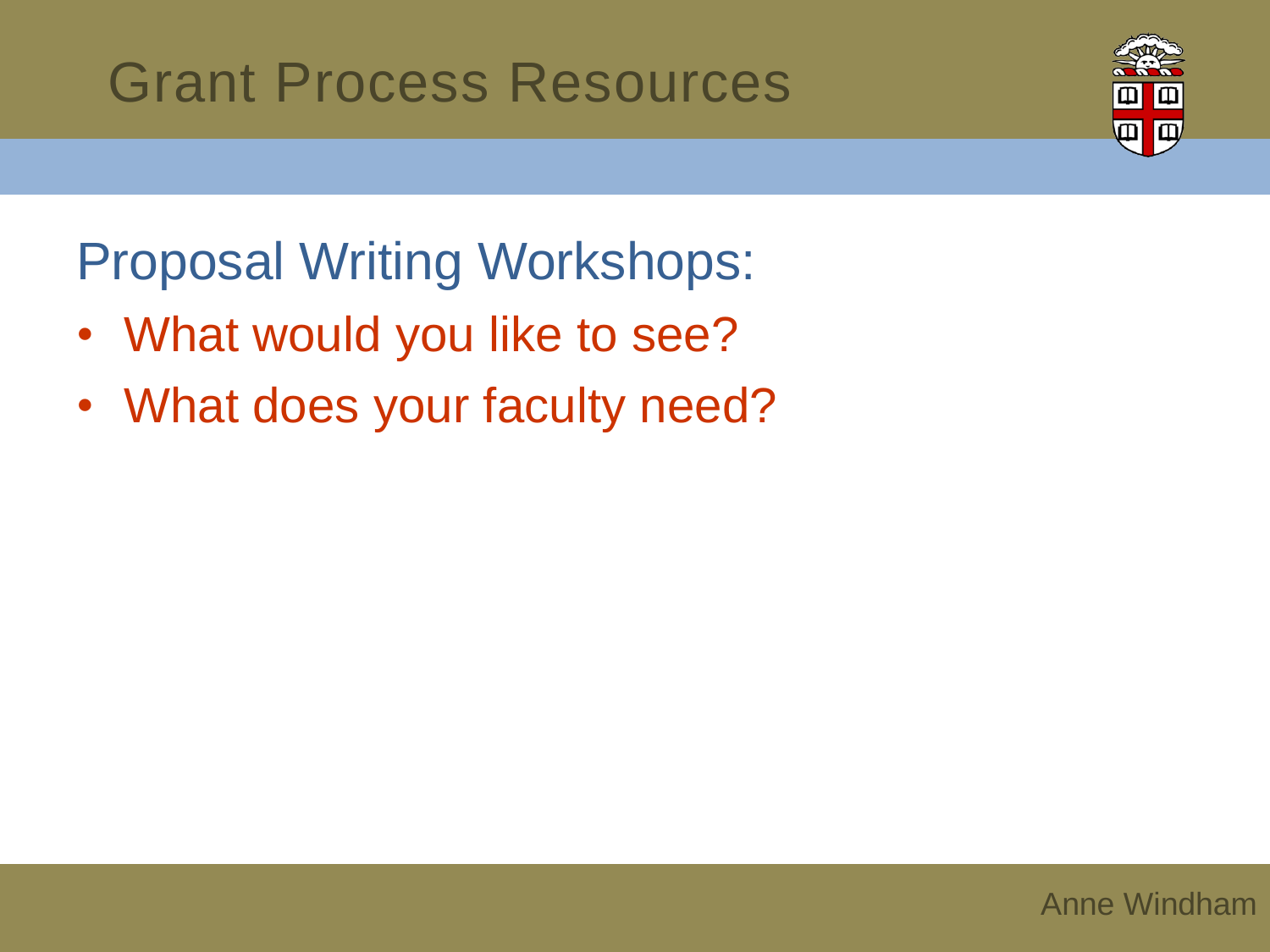

#### Issues of Concern:

- Overall budget tightening
- Research funding tightening
- Number of grant applications going up

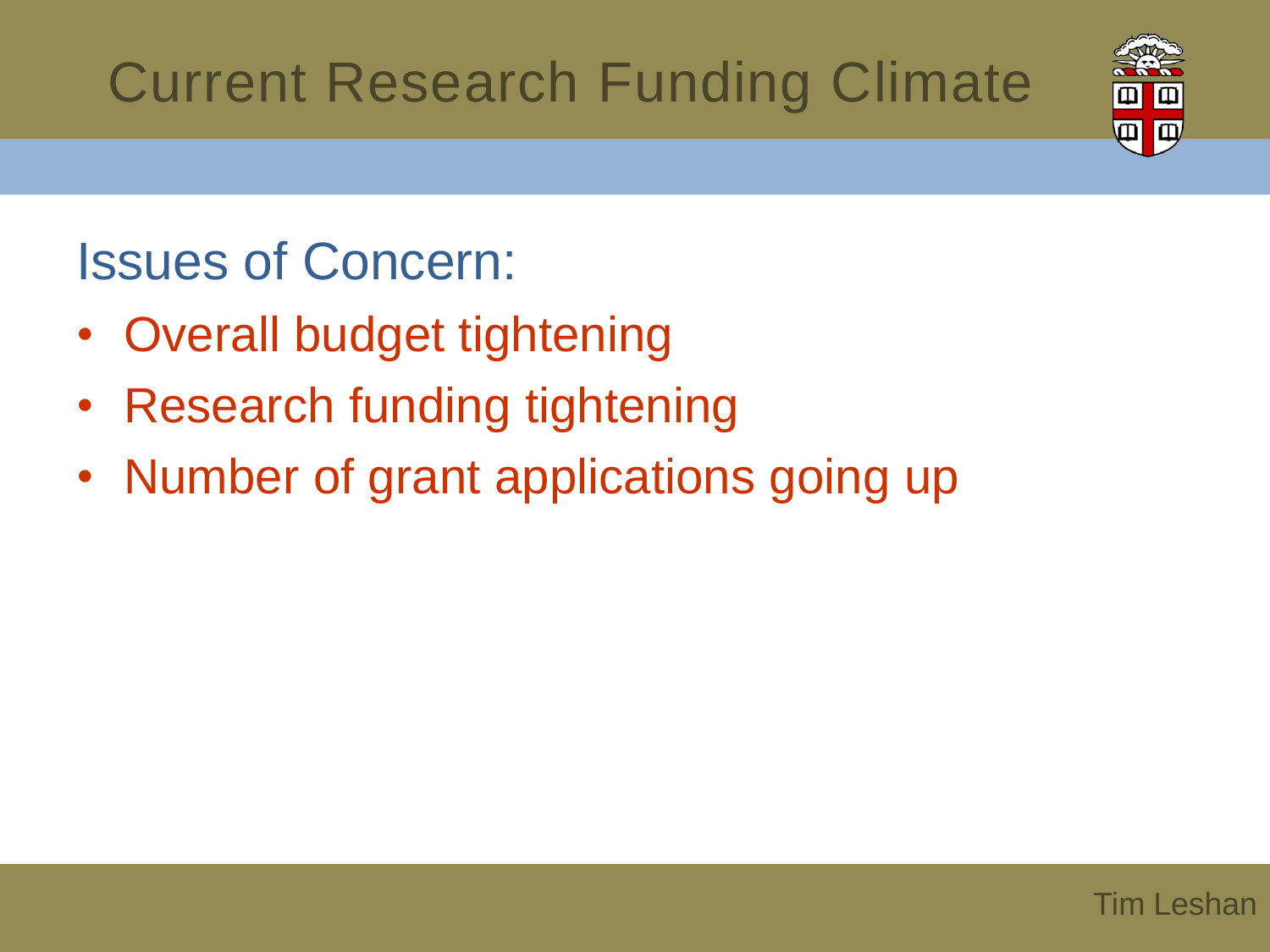

#### Budget Tightening:

- President's Budget—focus on the war
- Deficit / debt / economy
- Congressional Pay-Go Rule

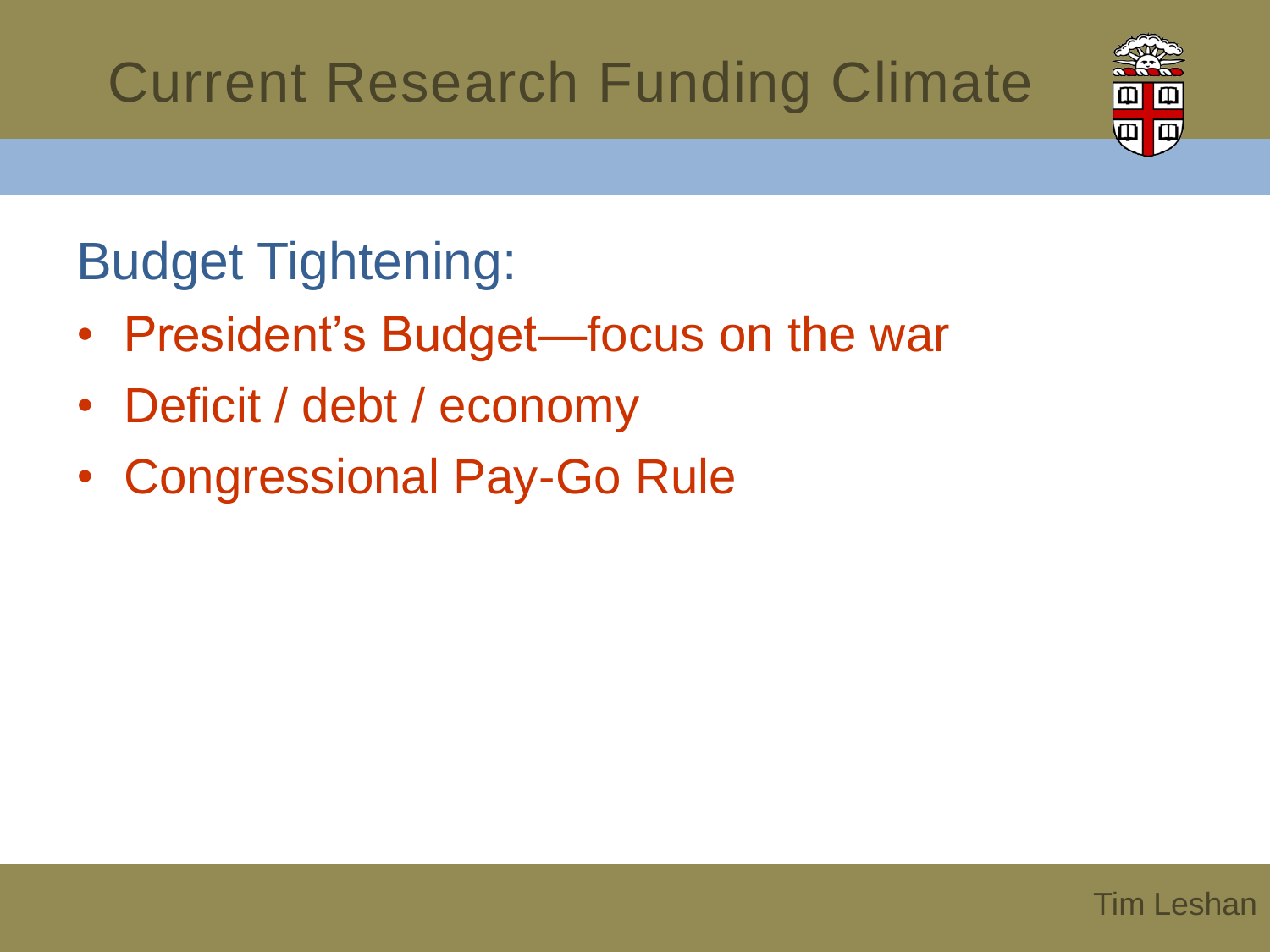

#### Where Brown Gets Its Research Funding:

FY 2006 Proposals 56.2% NIH/DHHS 12% NSF 2.5% DOE

FY 2007 Proposals 54.8% NIH/DHHS 15.1% NSF 1.5% DOE

FY 2006 Awards 45.5% NIH/DHHS 16.6% NSF 3.1% DOE

FY 2007 Awards 43.9% NIH/DHHS 15.9% NSF 3% DOE

Tim Leshan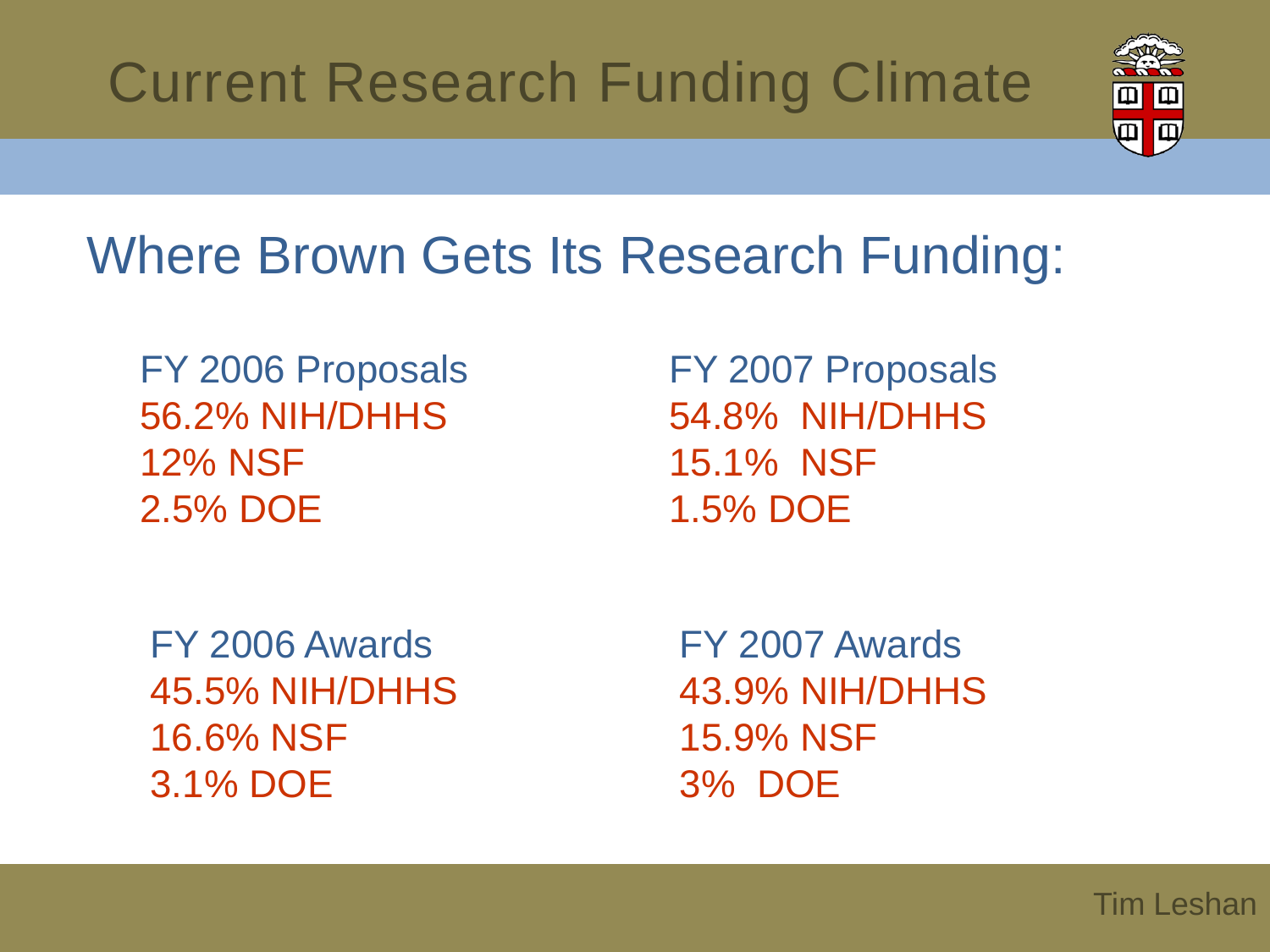#### FY 2008 Appropriations:

- NIH—\$29.5 Billion
	- Flat growth over FY 2007
- NSF—\$6.06 Billion
	- 2.5% over FY 2007
- DoE—\$4 Billion
	- 5.8% over FY 2007
- Office of Science
- NASA—\$17.3 Billion
	- 3% over FY 2007

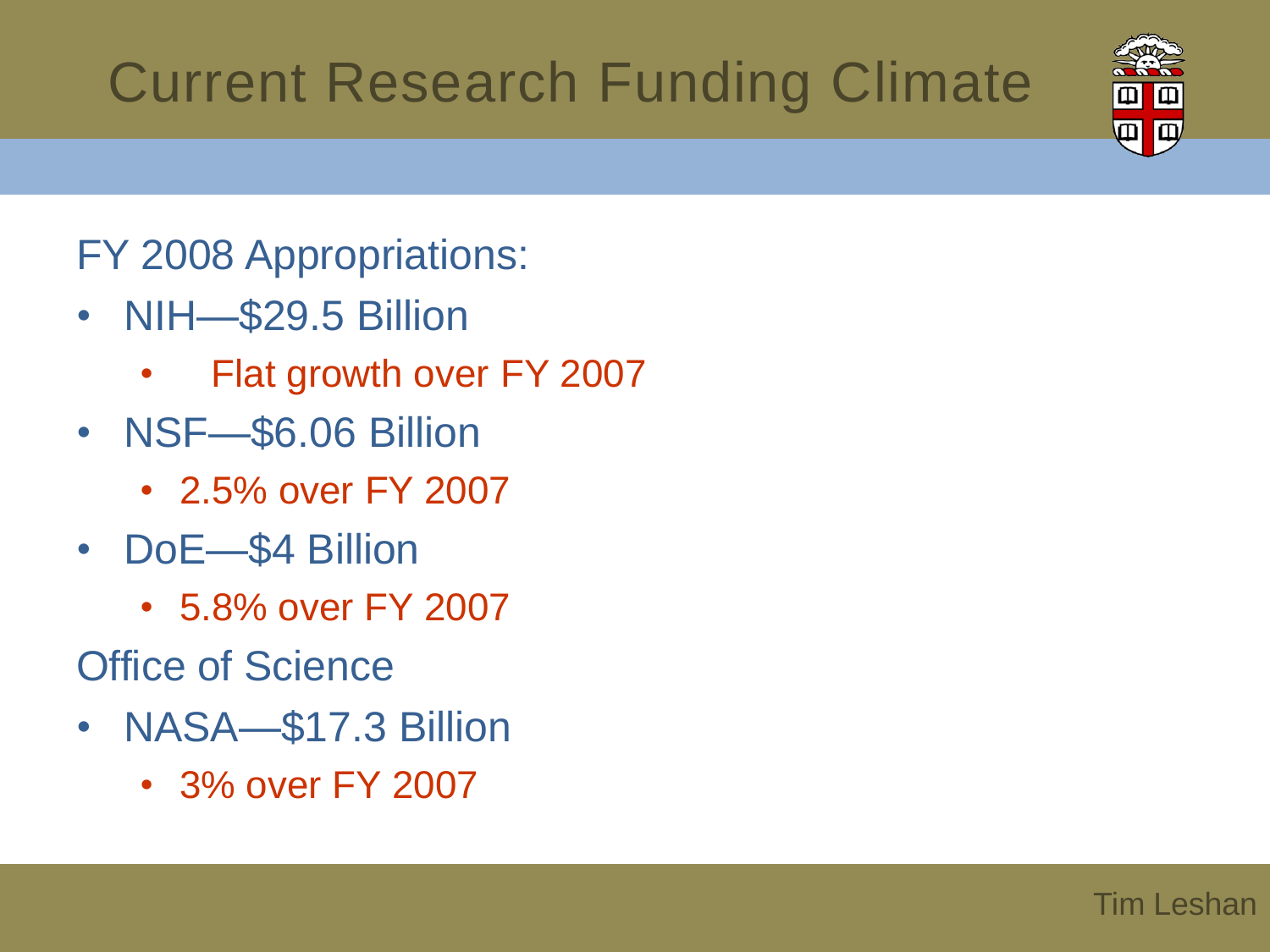

President's Proposed FY 2009 Budget:

- NIH—\$29.4 Billion
	- 0% increase
- NSF—\$6.8 Billion
	- 13% increase
- DoE—\$4.7 Billion
	- 18.9% increase
- Office of Science
- NASA (Science, Aeronautics & Exploration)—\$8.3 Billion
	- 20.6% decrease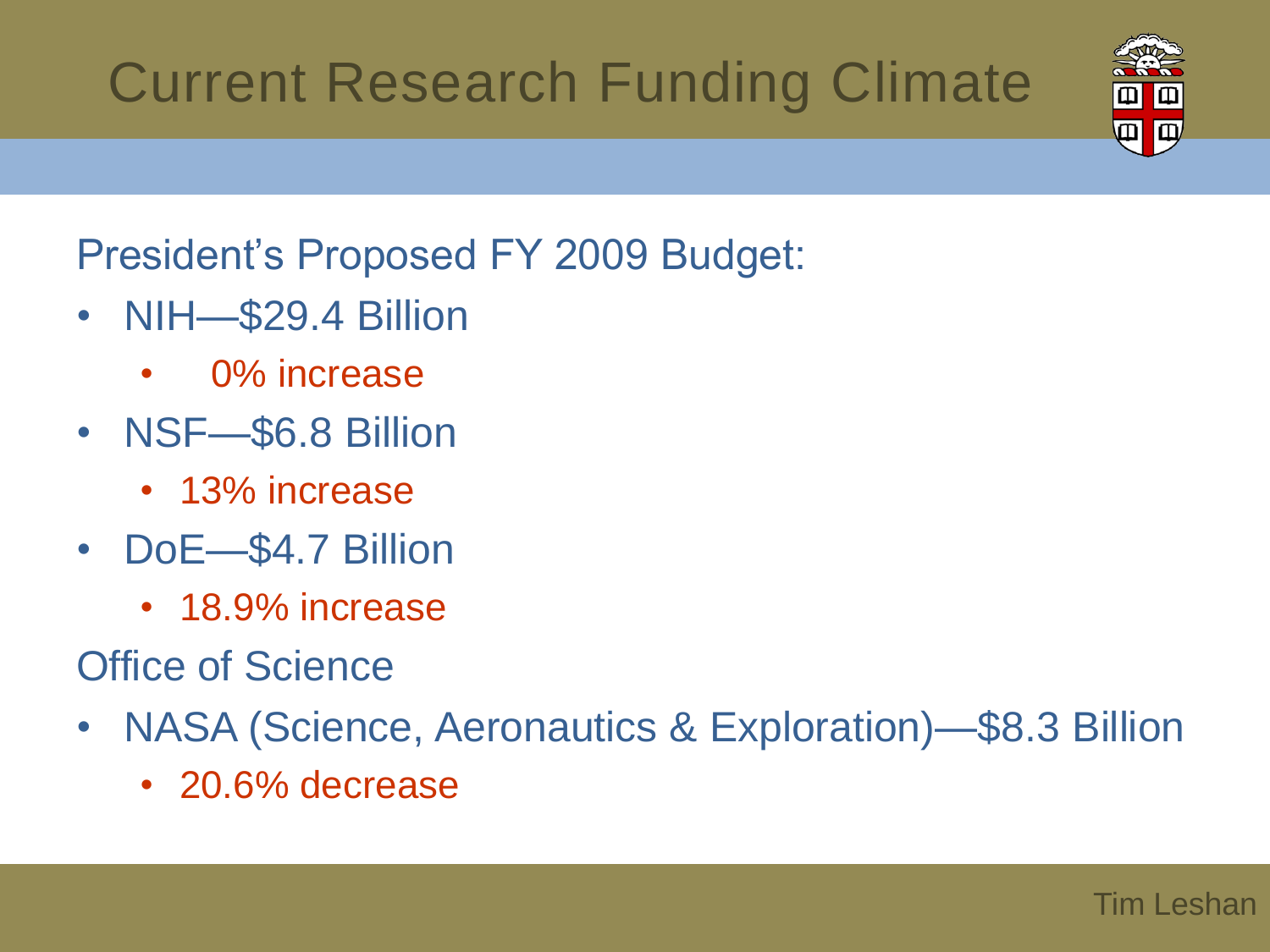

#### NIH Funding, Percent Increase Current Dollars



Tim Leshan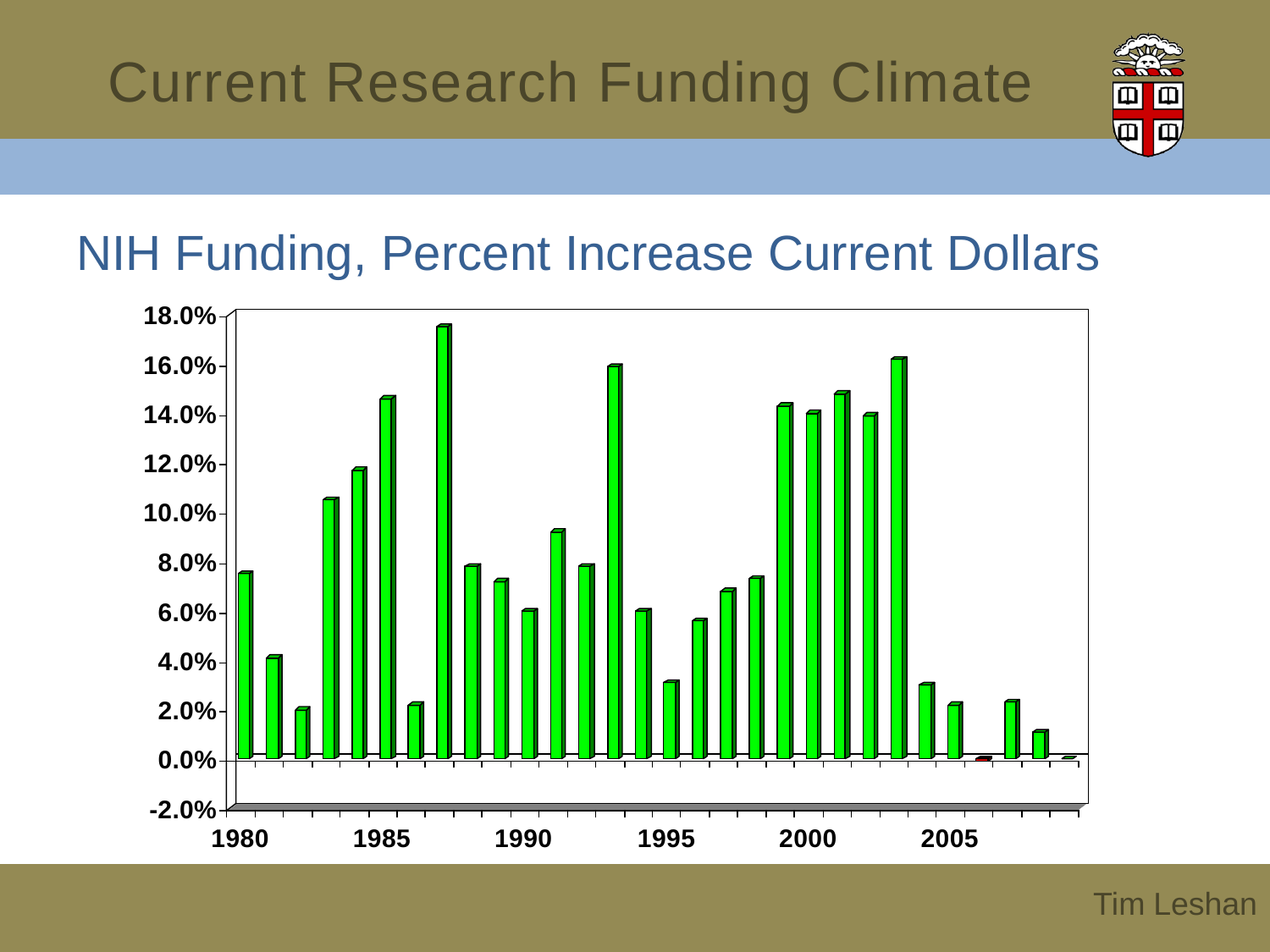

#### NIH Funding, Percent Increase Constant Dollar

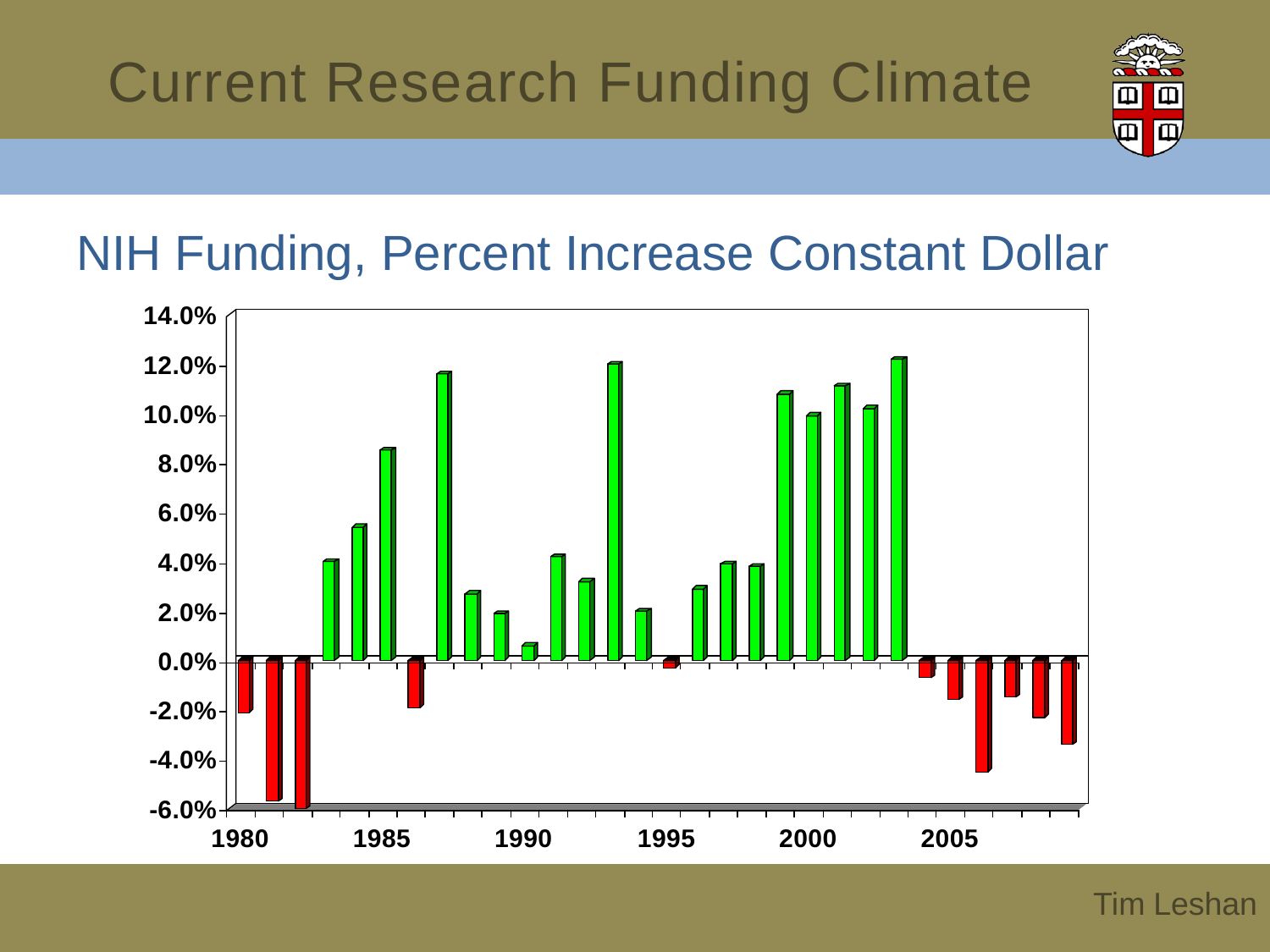

President's FY09 Budget Represents a Loss of More Than \$3.6 Billion Purchasing Power Since FY03



Tim Leshan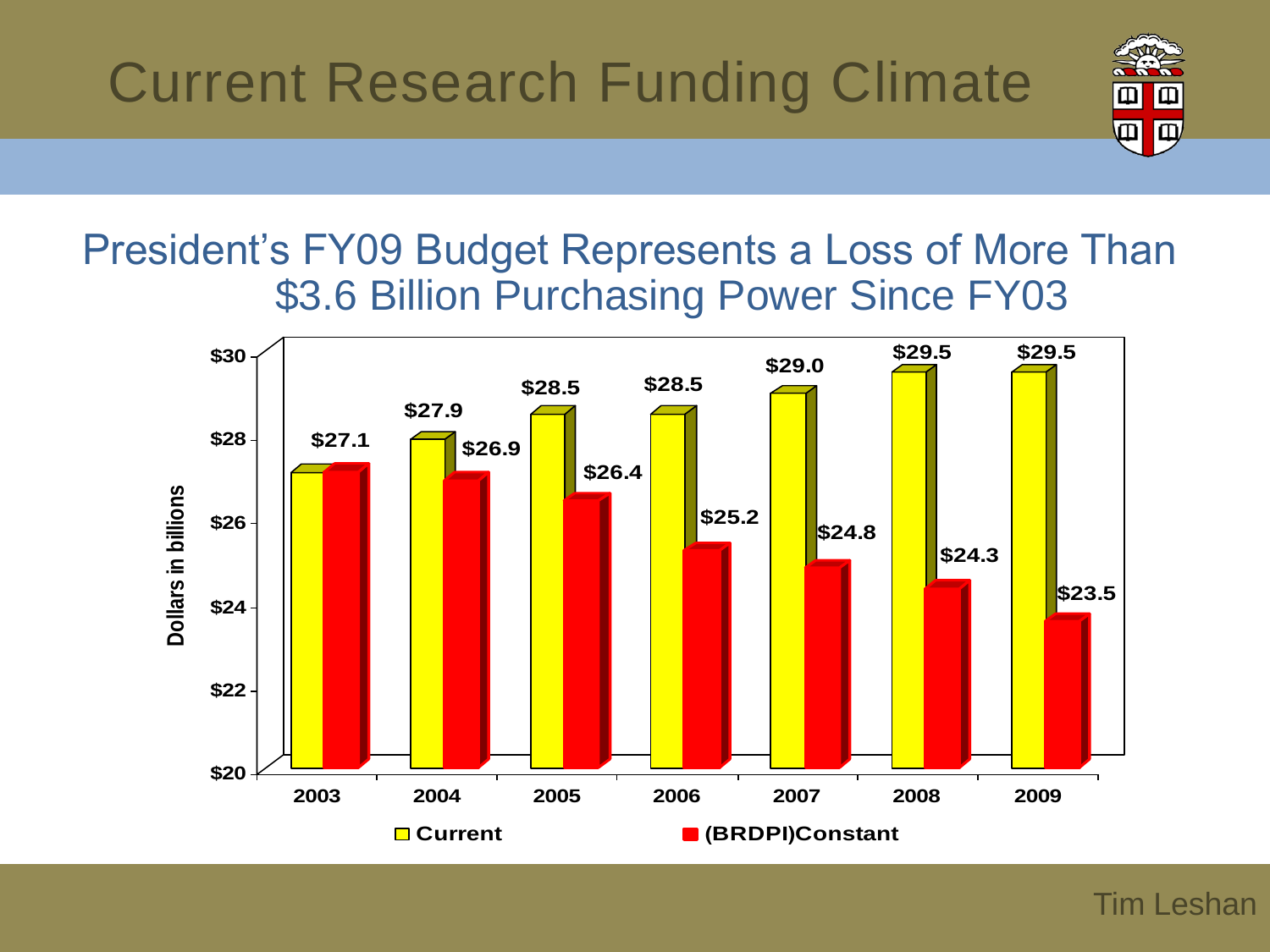

#### Number of Research Project Grants 1998-2007



Source: NIH Office of Extramural Research Website

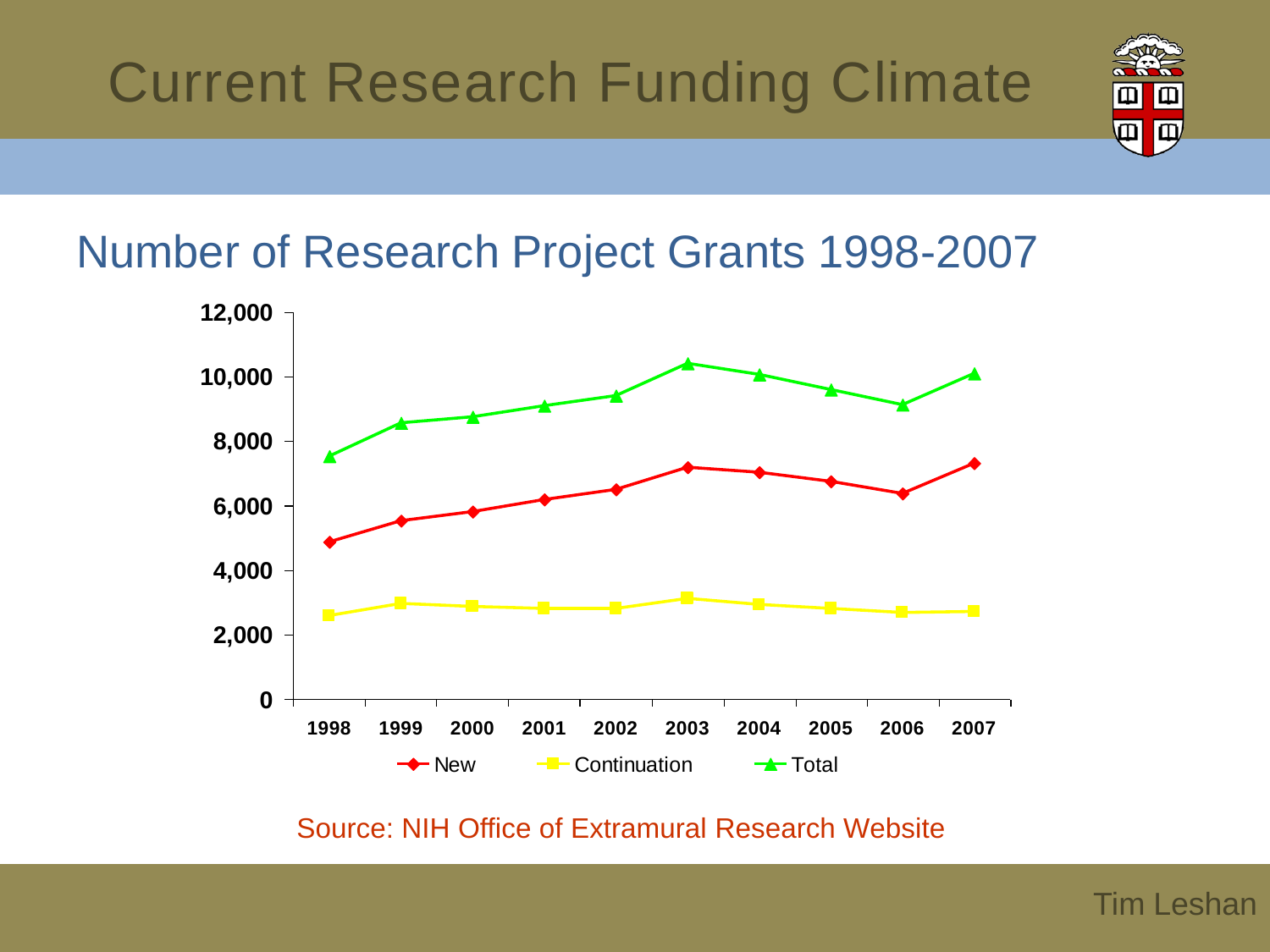

Success Rates for Research Project Grants 1998-2007



Source: NIH Office of Extramural Research Website

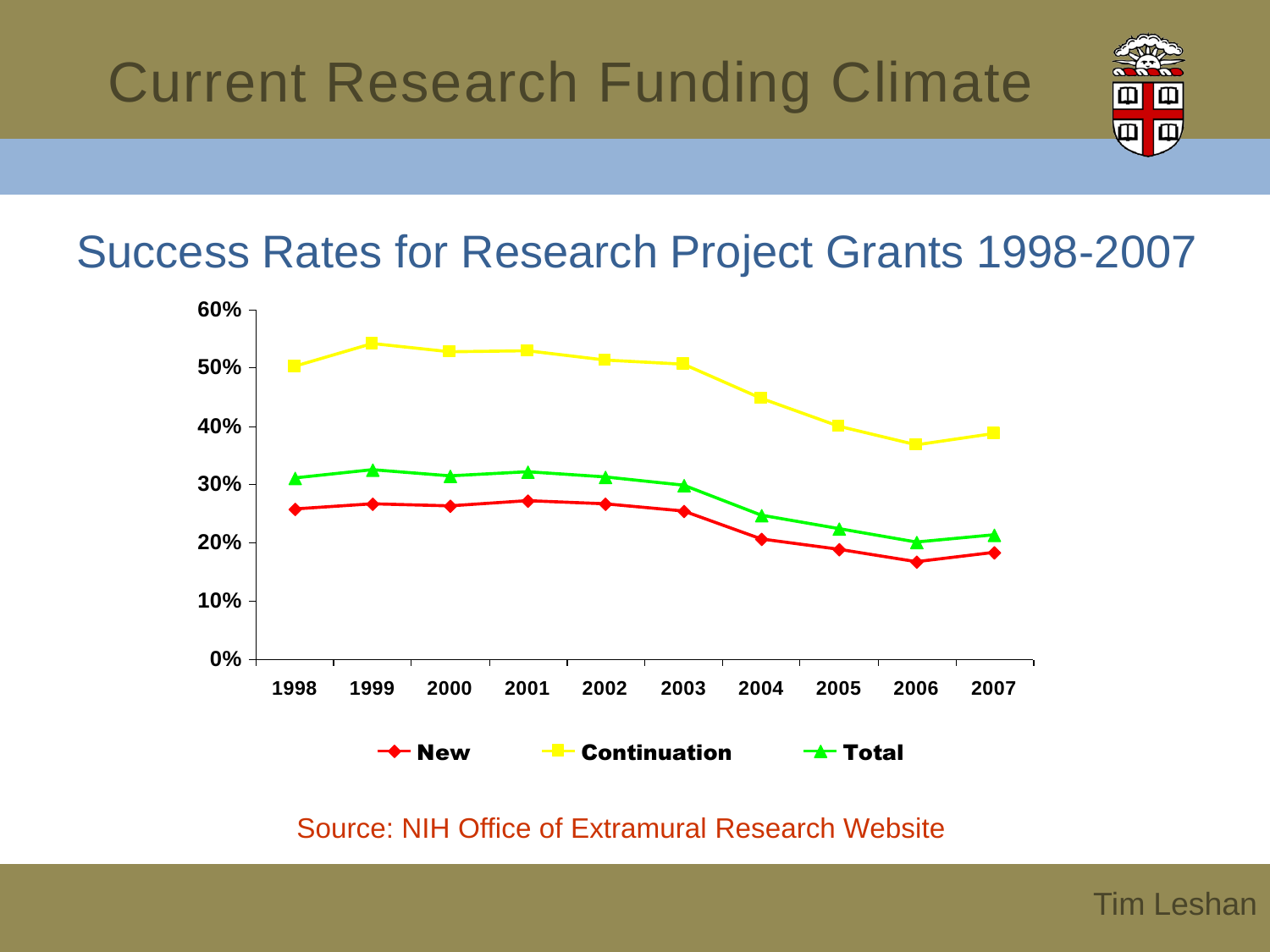

#### Applications for Research Project Grants 1998-2007



Source: NIH Office of Extramural Research Website

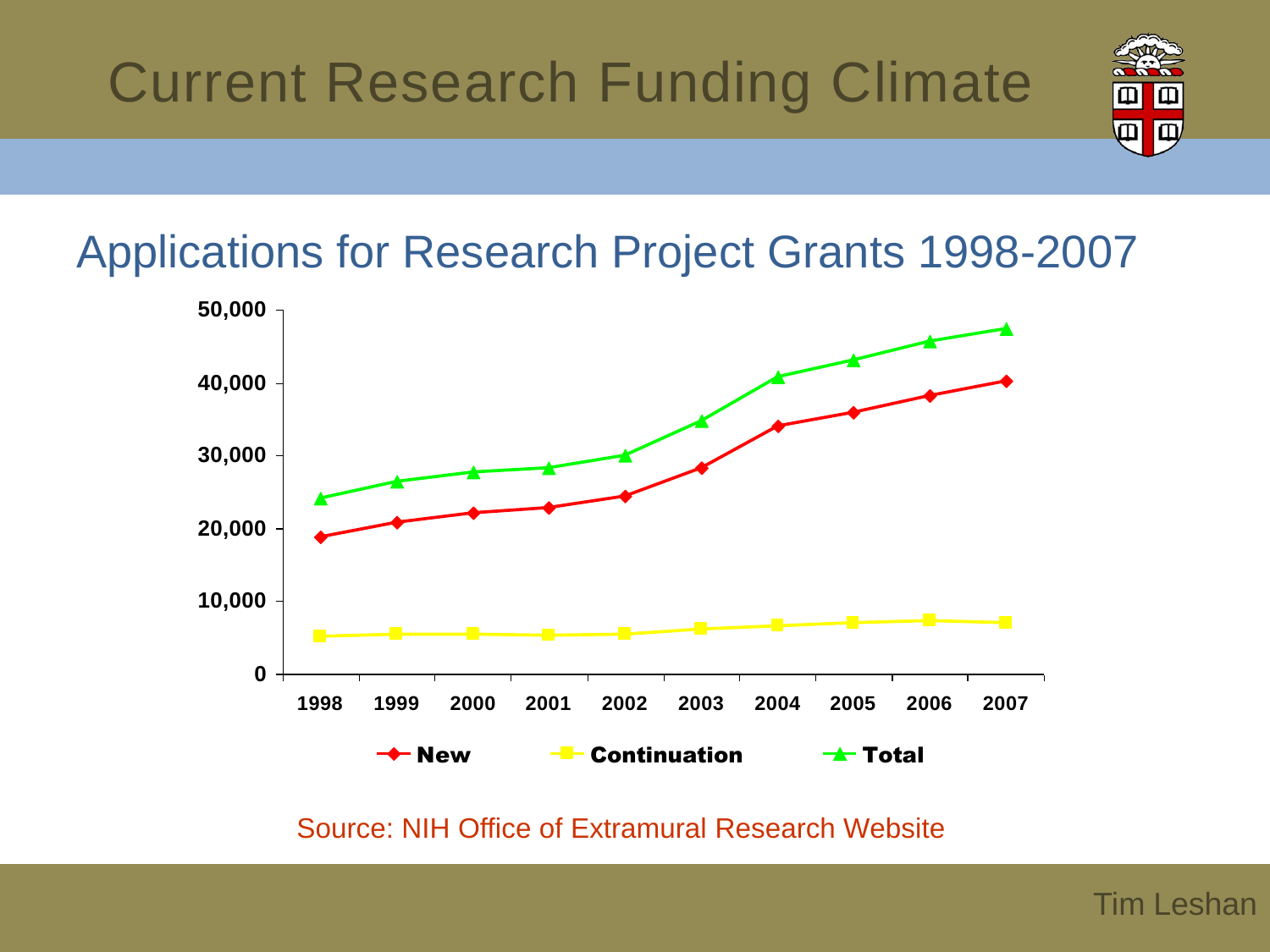



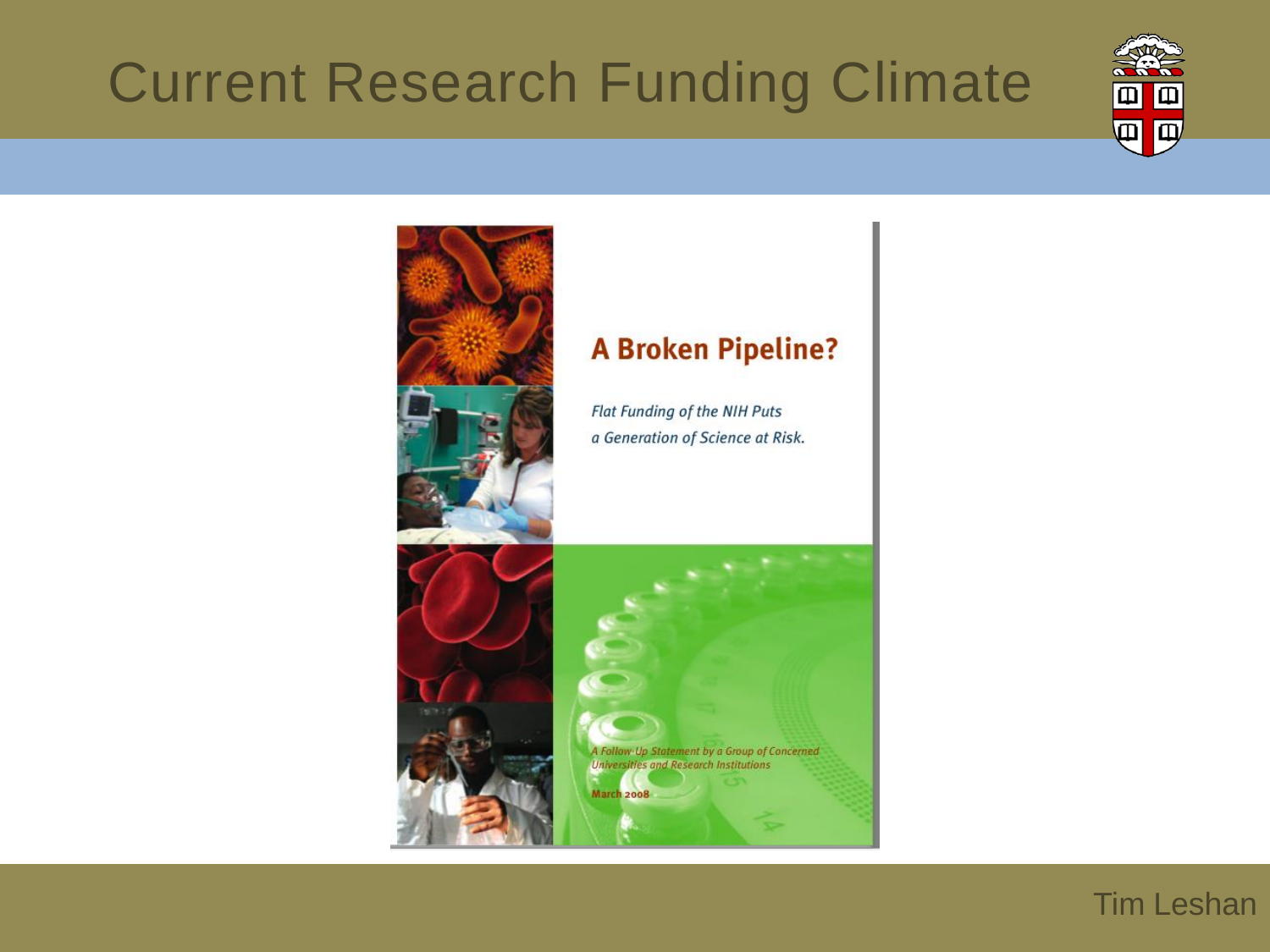

#### Conclusion:

- Decreased funding—increased demand
- Brown has increased it visibility on these issues, but plans to do more
- Potential for the new Administration

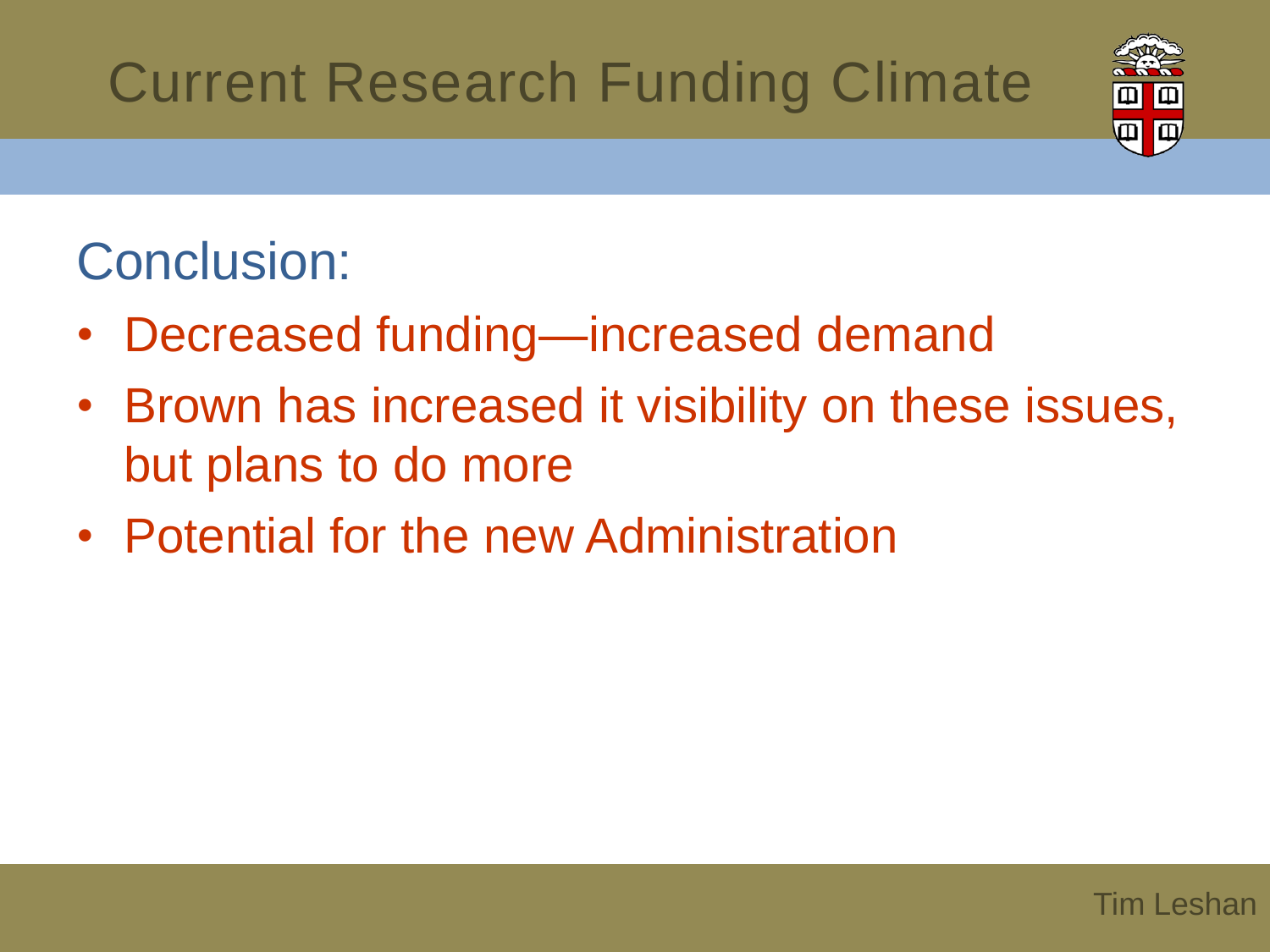### NIH Funding Environment



NIH Grant Mechanisms and Strategies:

- General importance of seeking out information and advice from NIH program officers—whether to go with an RO1 or R21 can depend on the institute
- E-mail first with a one-page summary and then follow up with a phone call
- Program officers can help identify appropriate study sections for review and other program officers with portfolio interests in the relevant

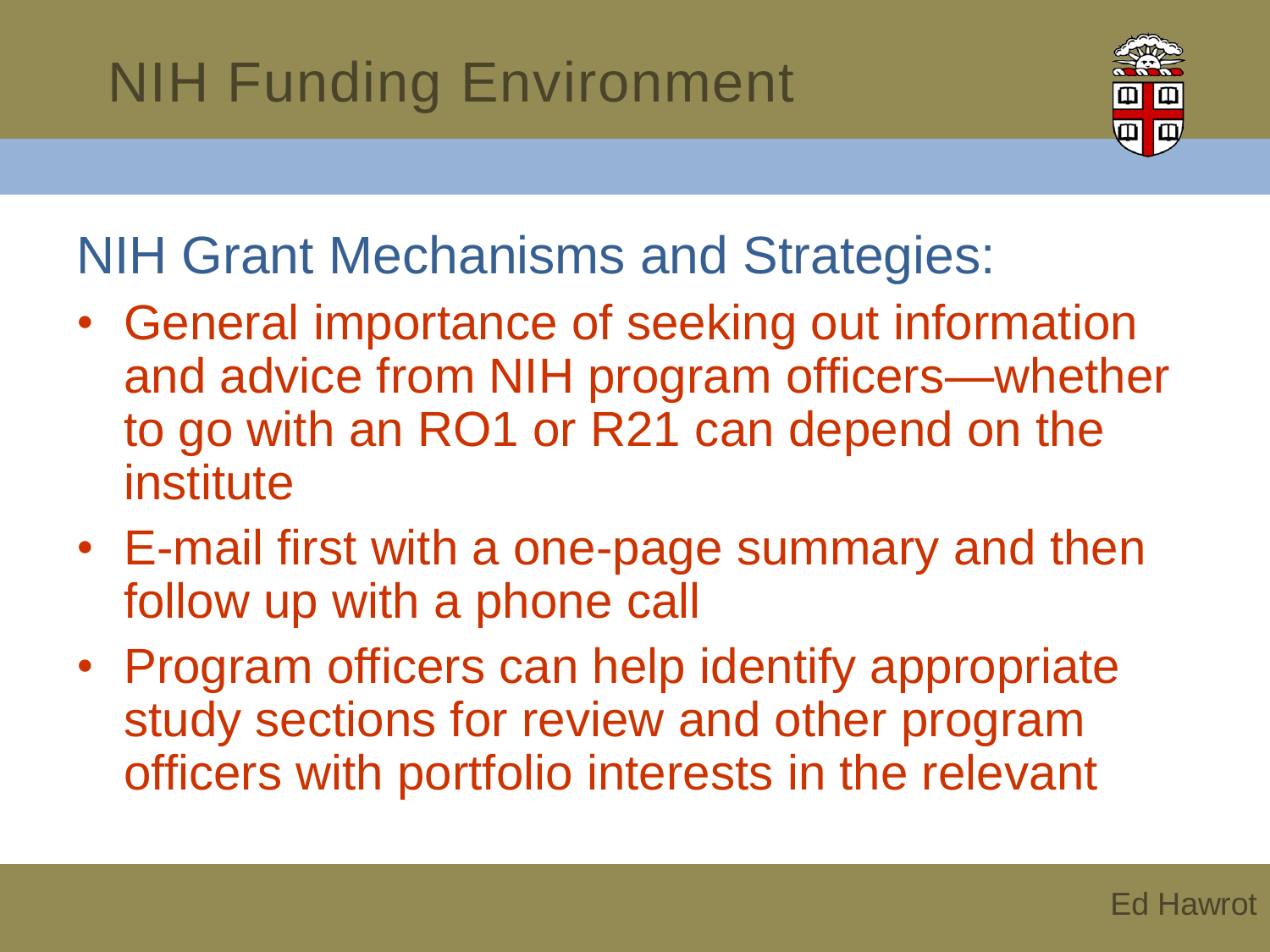### NIH Funding Environment



#### NIH Grant Mechanisms and Strategies:

- Put forward the most compelling arguments that you can without worrying about possible overlap issues—those can be dealt with later
- Significance and impact remains a major criterion for study section scoring
- Resubmissions: The response to previous critiques remains a criterion and so it's important to emphasize how you are incorporating the suggestions from the critiques in your revision

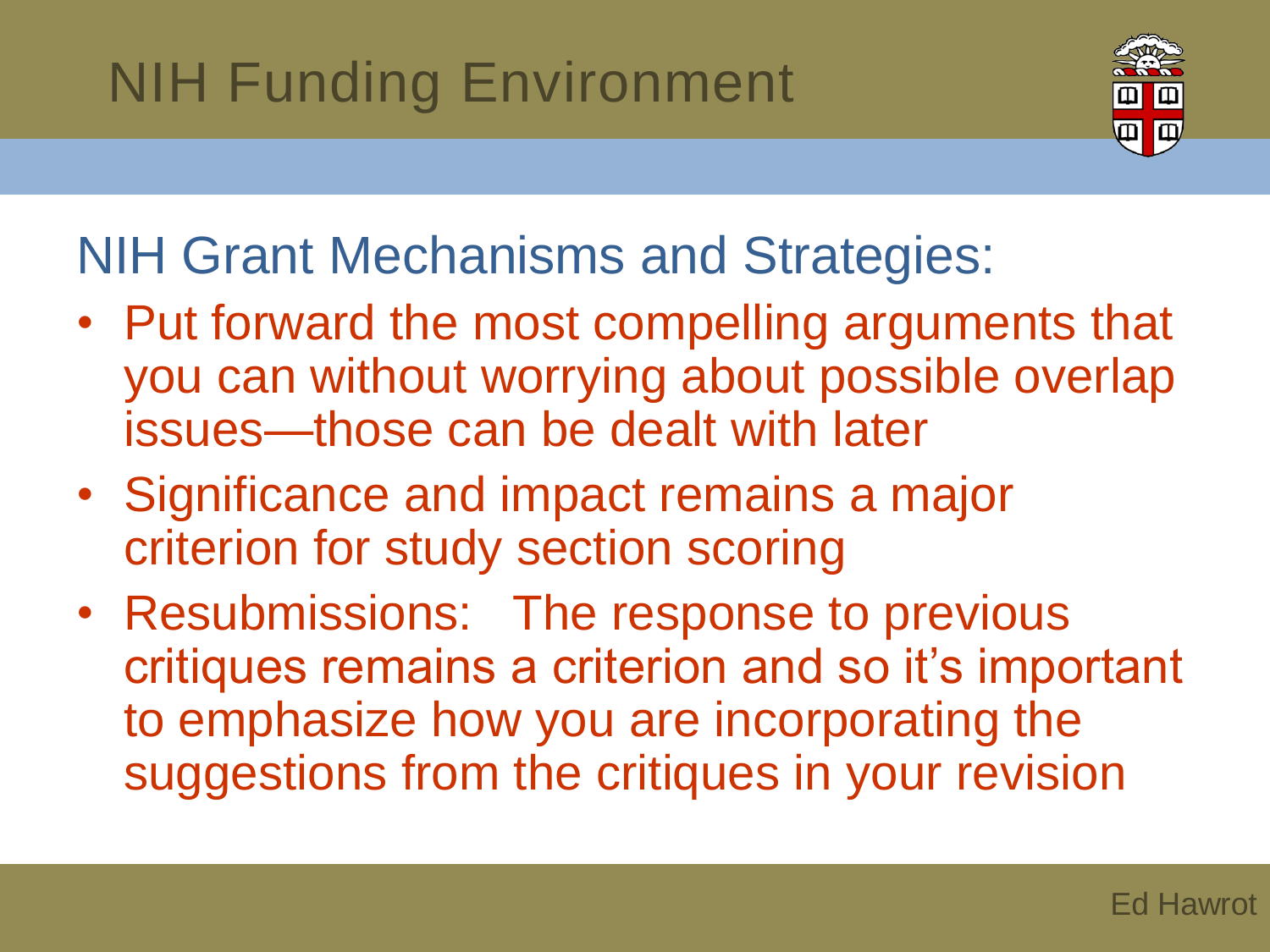### Funding Opportunity Resources



#### Amy Robb

- Research Opportunities Coordinator for ADVANCE Program
- Amy\_Robb@brown.edu or Research\_Opps@brown.edu; 864-3453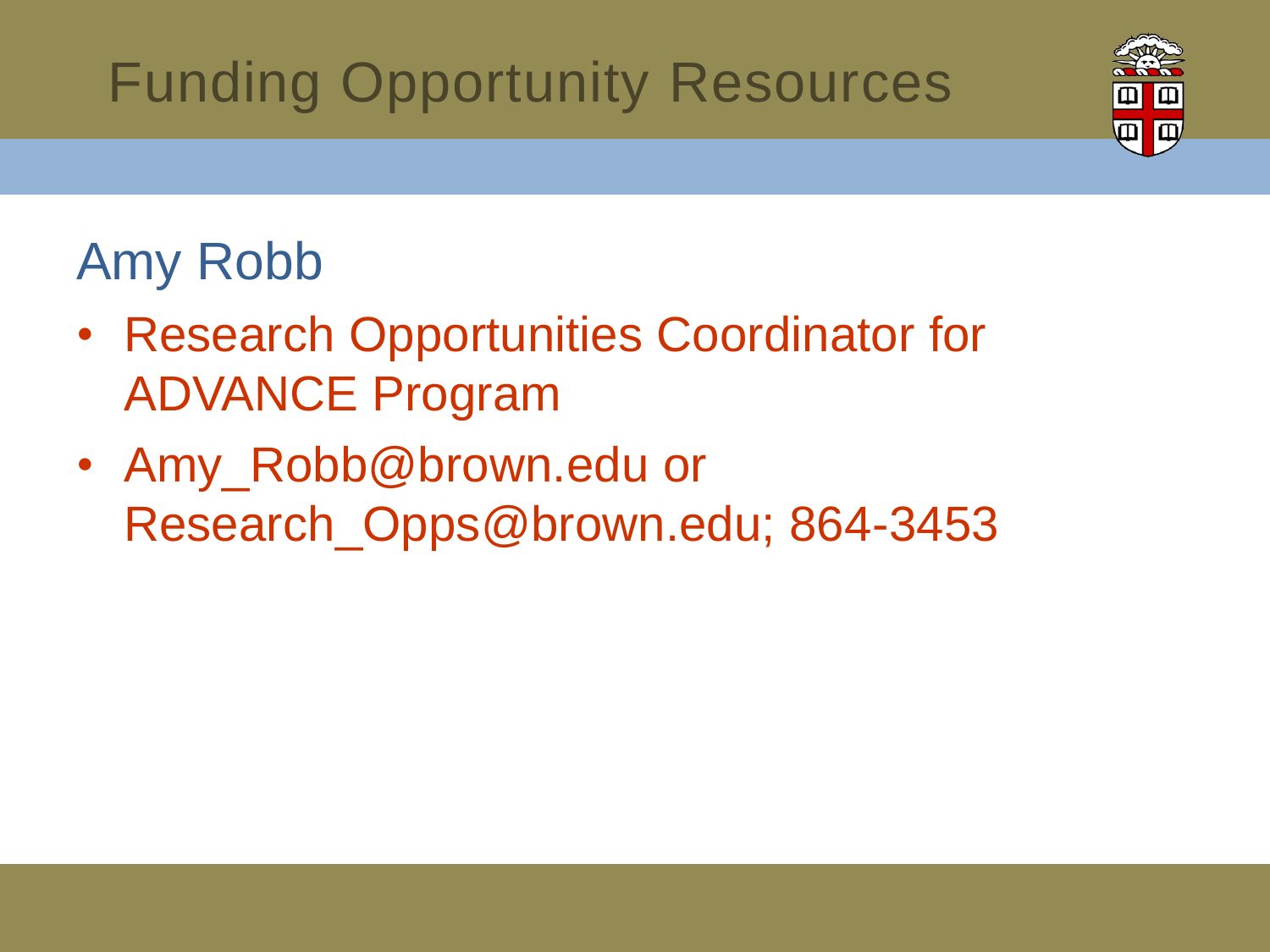

Databases for finding research opportunities:

- Sponsored Programs Info Network (SPIN) http://research.brown.edu/rschadmin/spin.php
	- SPIN Plus
	- Genius
	- SMARTS
- Grants.gov

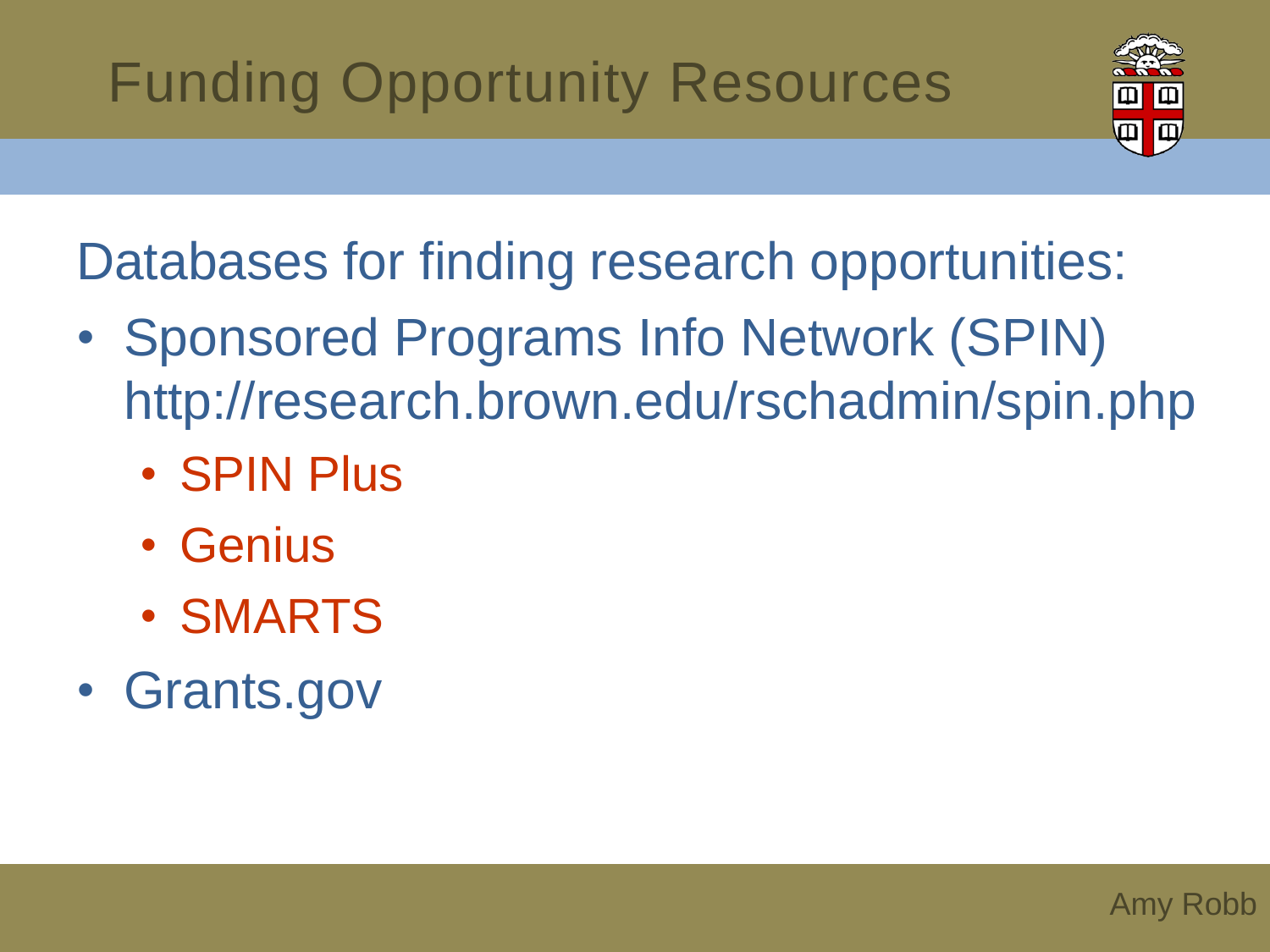### Proposal Mentorship Components



Grant Proposal Mentorship should focus on:

- Writing proposals that target appropriate audiences
	- Scientific language
	- Keywords
- Promoting junior faculty networking with federal agencies
	- Utilizing senior faculty and institutional relationships
- Making junior faculty available to collaborators
	- Directory of Research and Researchers at Brown http://research.brown.edu/research/search.php

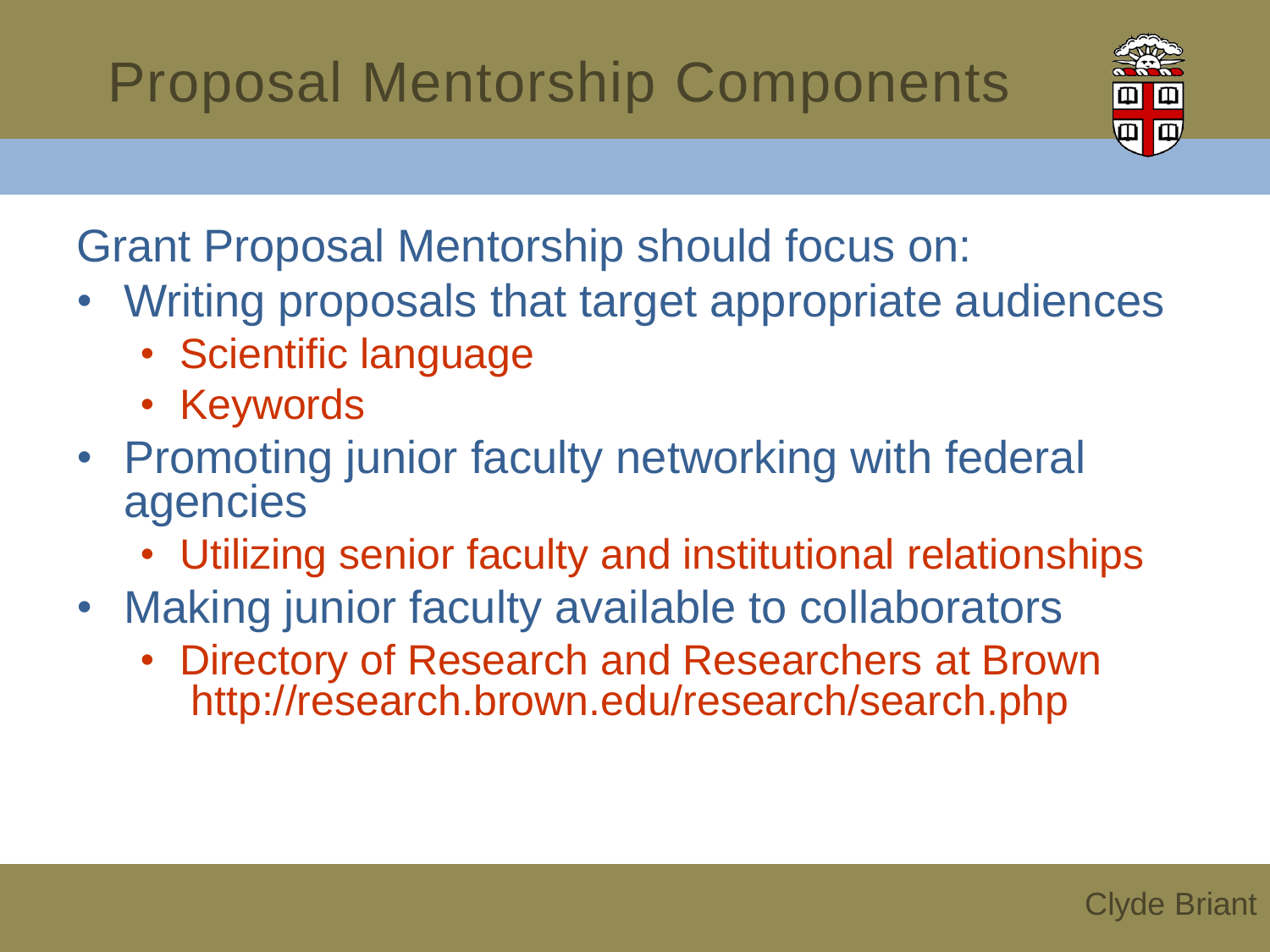#### CFR Services



Corporate & Foundation Relations offers:

- A comprehensive set of services:
	- Proposals that reflect the priorities of the Plan for Academic Enrichment; or
	- Other \$500,000+ projects designated as priorities by the President or the Provost
- Limited services for all other projects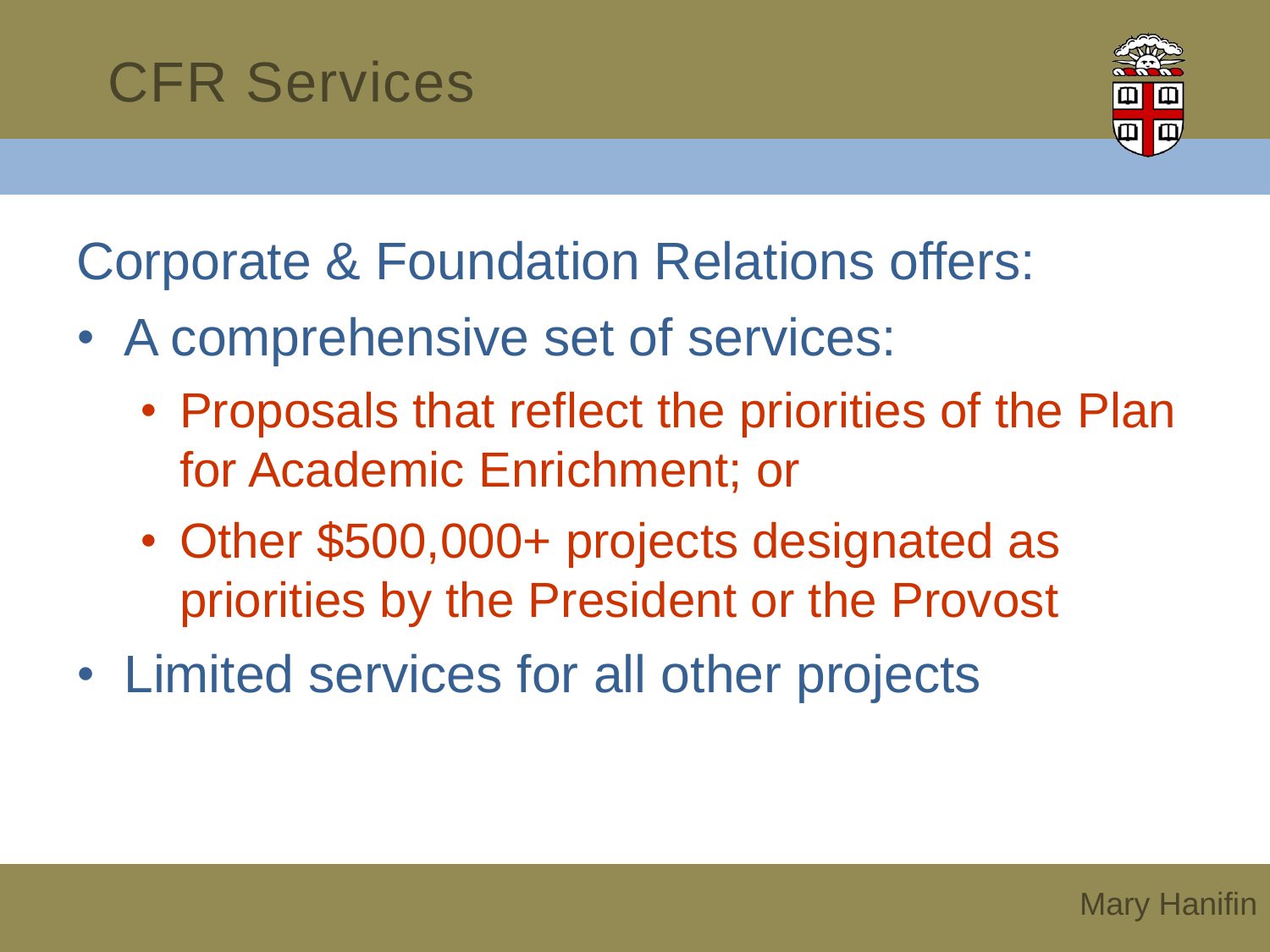#### Why Contact CFR?



Contact CFR prior to submission to ensure that:

- No conflicts exist
- Your proposal meets the funder's guidelines
- Existing relationships are leveraged

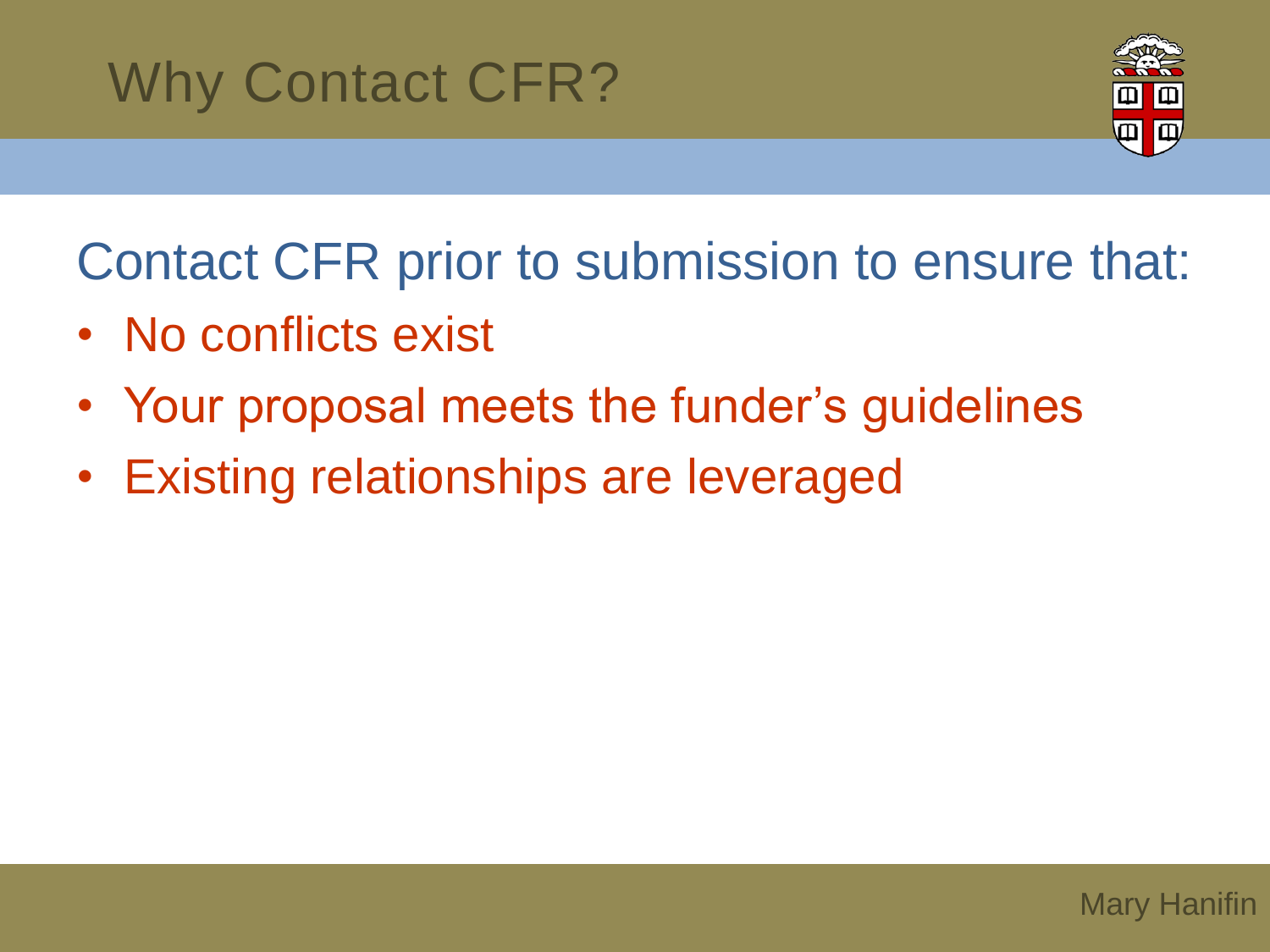## Broader Impact: Existing Resources



- Education Outreach
	- Tehani Collazo, Director of Education Outreach Tehani Collazo@brown.edu, 863-3074
- Swearer Center for Public Service
	- Kerri Heffernan, Senior Associate Director Kerri Heffernan@brown.edu, 863-1529
- Dean of the College
	- Karen Haberstroh, Director of STEM Outreach Karen Marie Haberstroh@brown.edu, 863-2858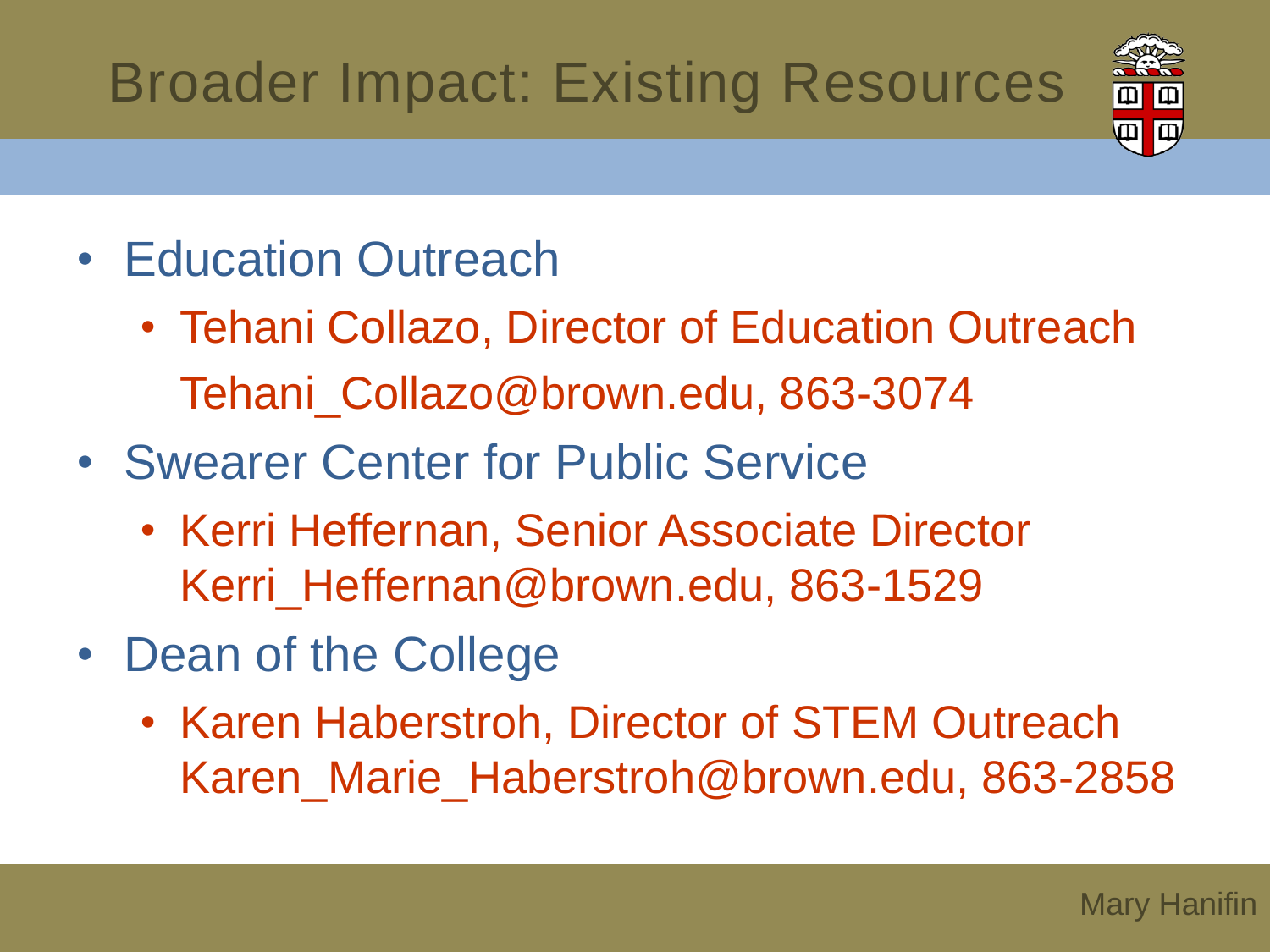#### Contact CFR



- To discuss your ideas and goals related to private foundation and corporate support, please contact us:
	- Mary Hanifin, Executive Director Mary\_Hanifin@brown.edu, 863-3904
	- Elizabeth Francis, Director of Corporate and Foundation Relations, Division of Biology and Medicine Elizabeth\_Francis@brown.edu, 863-2914
	- Meghan Lane Donnelly, Assistant Director Meghan\_Donnelly@brown.edu, 863-2636
- http://advancement.brown.edu/campaign/cfr

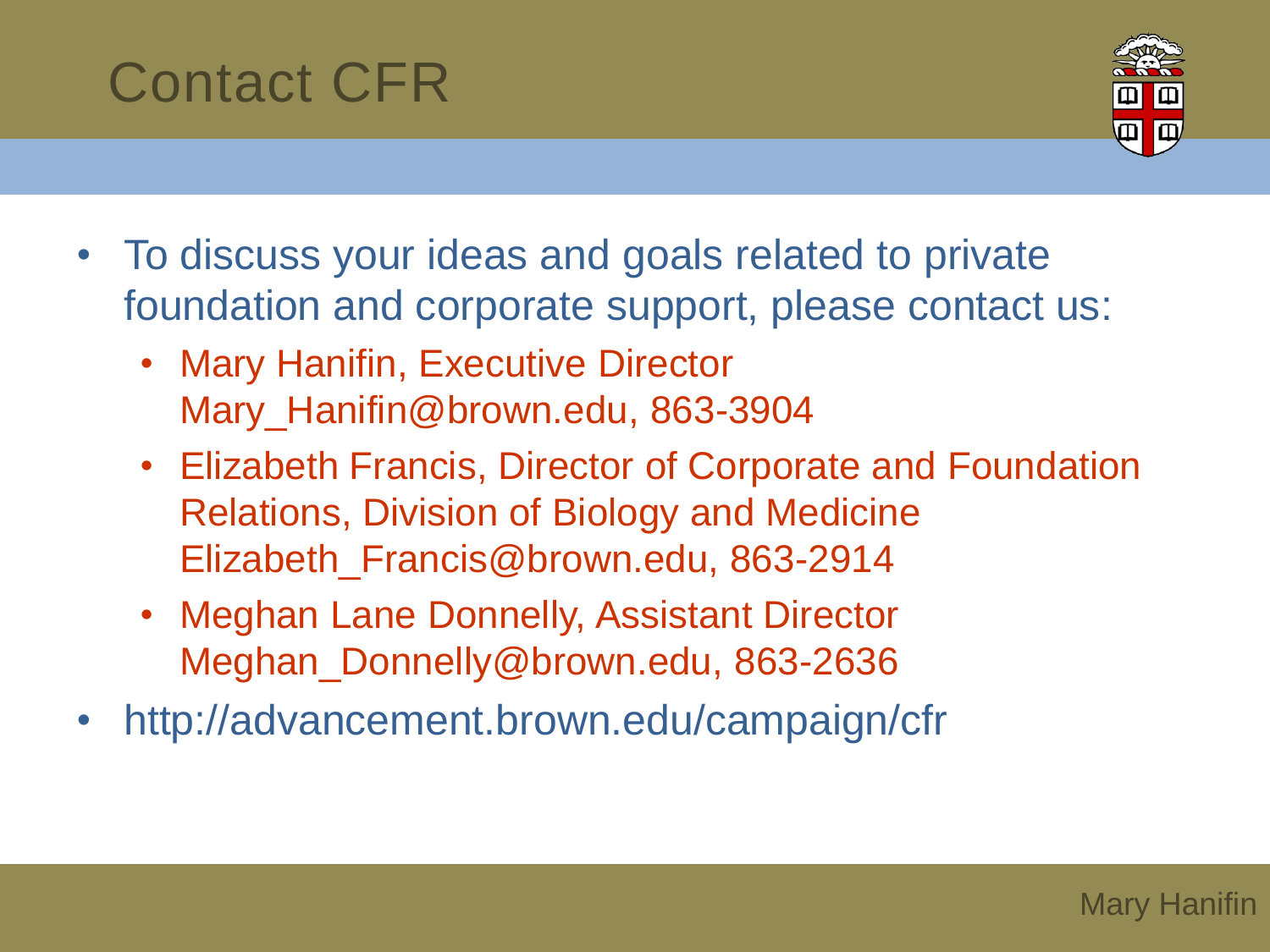



#### How Nerve Cells Find Their Way: Nerve Growth in Complex Environments





Diane Hoffman-Kim, Ph.D. Department of Molecular Pharmacology, Physiology, and Biotechnology Center for Biomedical Engineering Brown University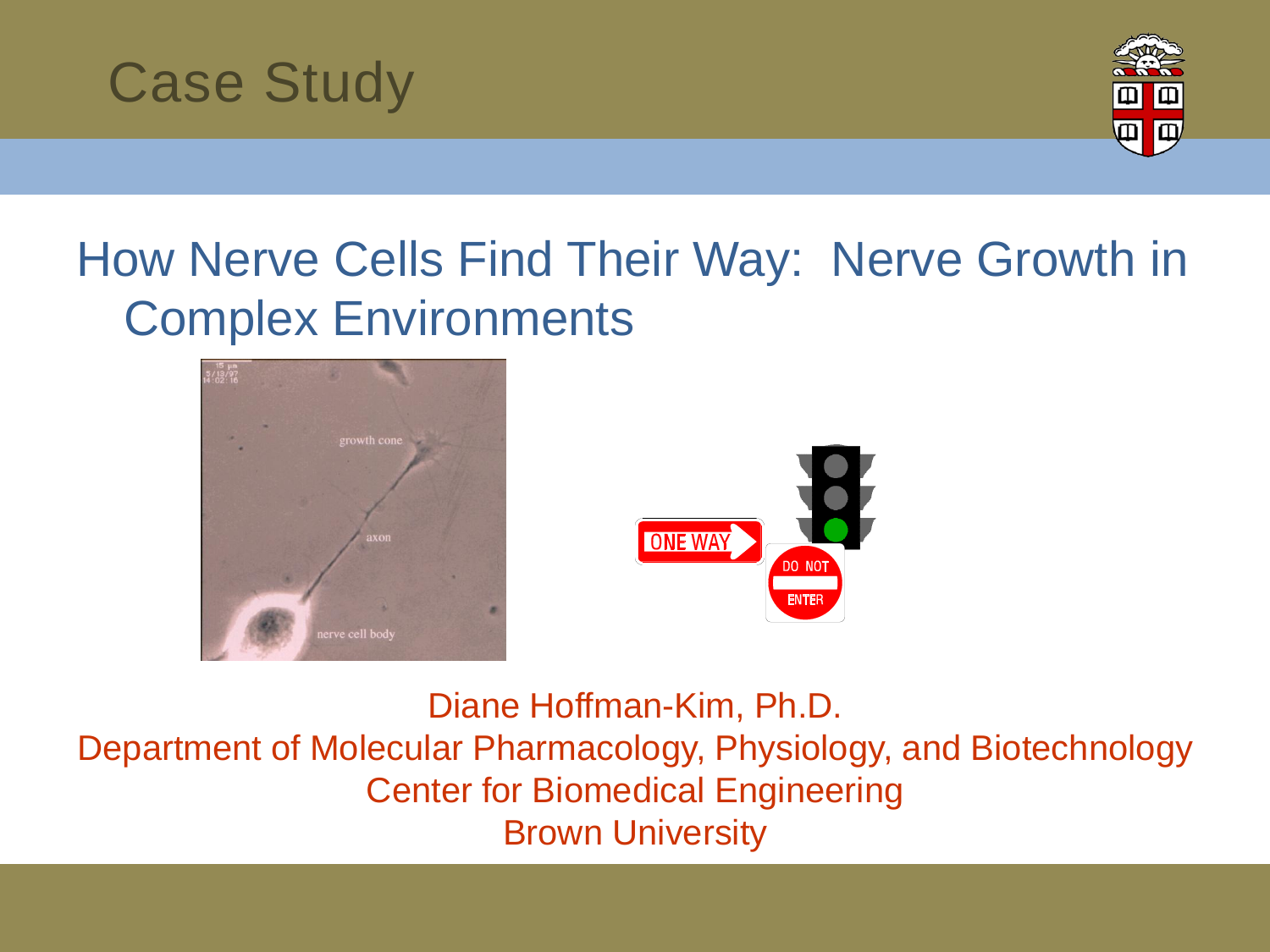



#### How a Faculty Member Found Her Way: Faculty Growth in a Complex Funding Environment





Diane Hoffman-Kim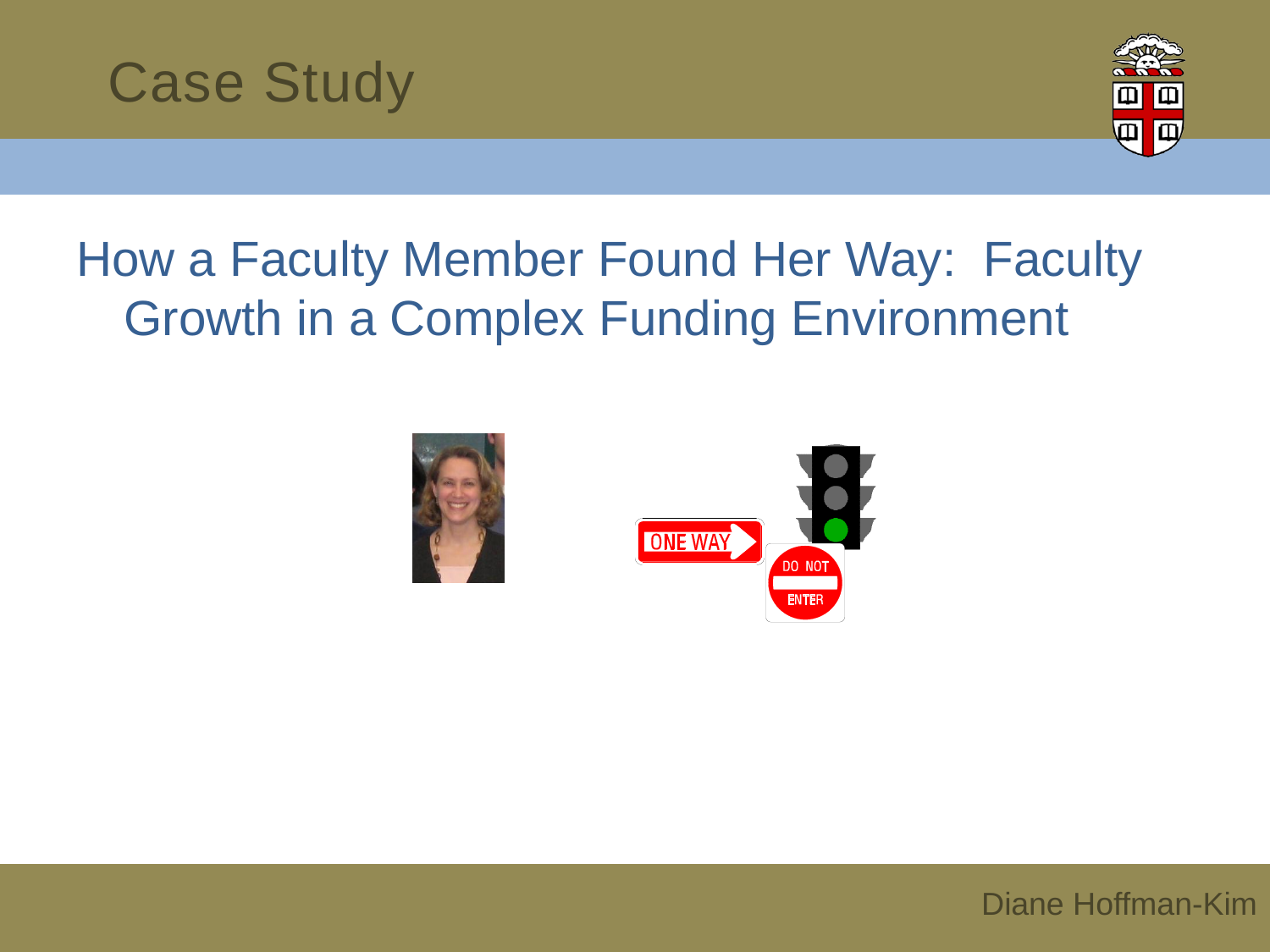

#### Apply, Apply, Apply

| 2001       | 2002           | 2003                   | 2004          | 2005                   | 2006                    | 2007   |
|------------|----------------|------------------------|---------------|------------------------|-------------------------|--------|
| Searle     | Beckman        | NSF Career #1          | NSF Career #2 | <b>NSF Career #3</b>   | (Reeve Co-I)            |        |
| RI Fndn    | <b>Salomon</b> | <b>COBRE GG</b><br>sub | COBRE prot    | Reeve #2               | <b>Seed</b>             |        |
| Reeve #1   | Whitehall #1   | COBRE prot             | R21 gradient  | Whitehall #2           | (NSF-nanoCo-<br>$\vert$ |        |
| Whitaker#1 | Whitaker #2    | Salomon                |               | Paralyzed Vets<br>Amer | <b>HHMI</b>             |        |
| McKnight   | R01 micropatt  | (Seed Co-I)            |               | <b>RI-INBRE</b>        | (Epscor Co-I)           |        |
|            |                | R01 gradient           |               | NSF-nano               |                         |        |
|            |                | Hood                   |               | R21#1                  | R21#3                   |        |
|            |                |                        |               | R21#2                  |                         |        |
|            |                |                        |               | R21 biomim             |                         |        |
|            |                |                        |               | R01 #1                 | R01 #2                  | R01 #3 |

#### Diane Hoffman-Kim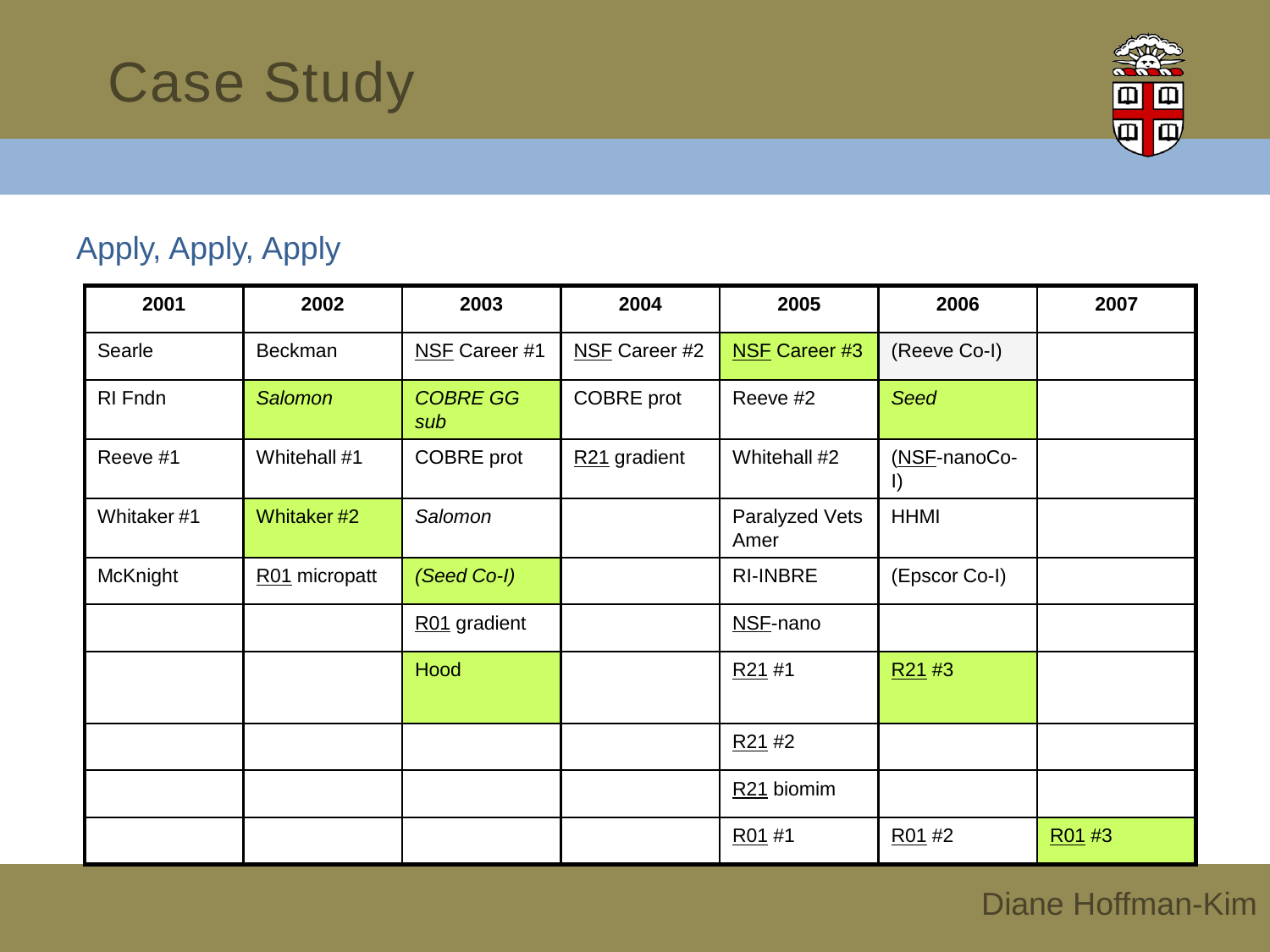

#### The Data:

- Distinct Projects: 6-7 (+ collaborations)
- Applications: 36
- Not Eligible: Career < 2003, Coulter
- Agencies Applied to Multiple Times: 6
- Foundation Applications: 17
- Federal Applications: 14
- Grants Funded: 9 (3 Brown, 1 sub-project, 2 foundation, 2 federal,)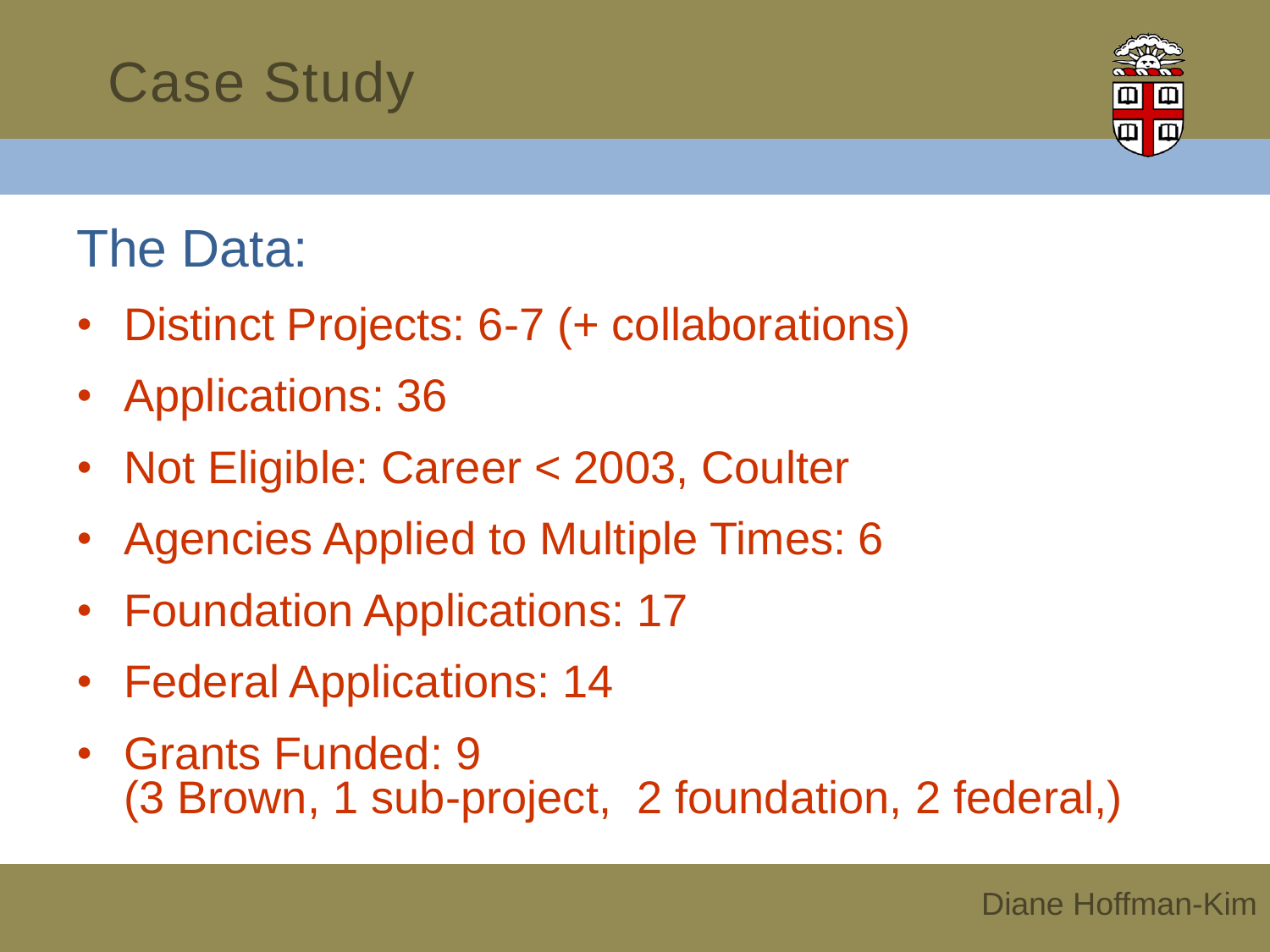

#### Interface: Junior Faculty—Funding Agency

- Grant workshops
- Conversations with program officers
- Study section selection
- Identification as junior faculty
- Study section service if possible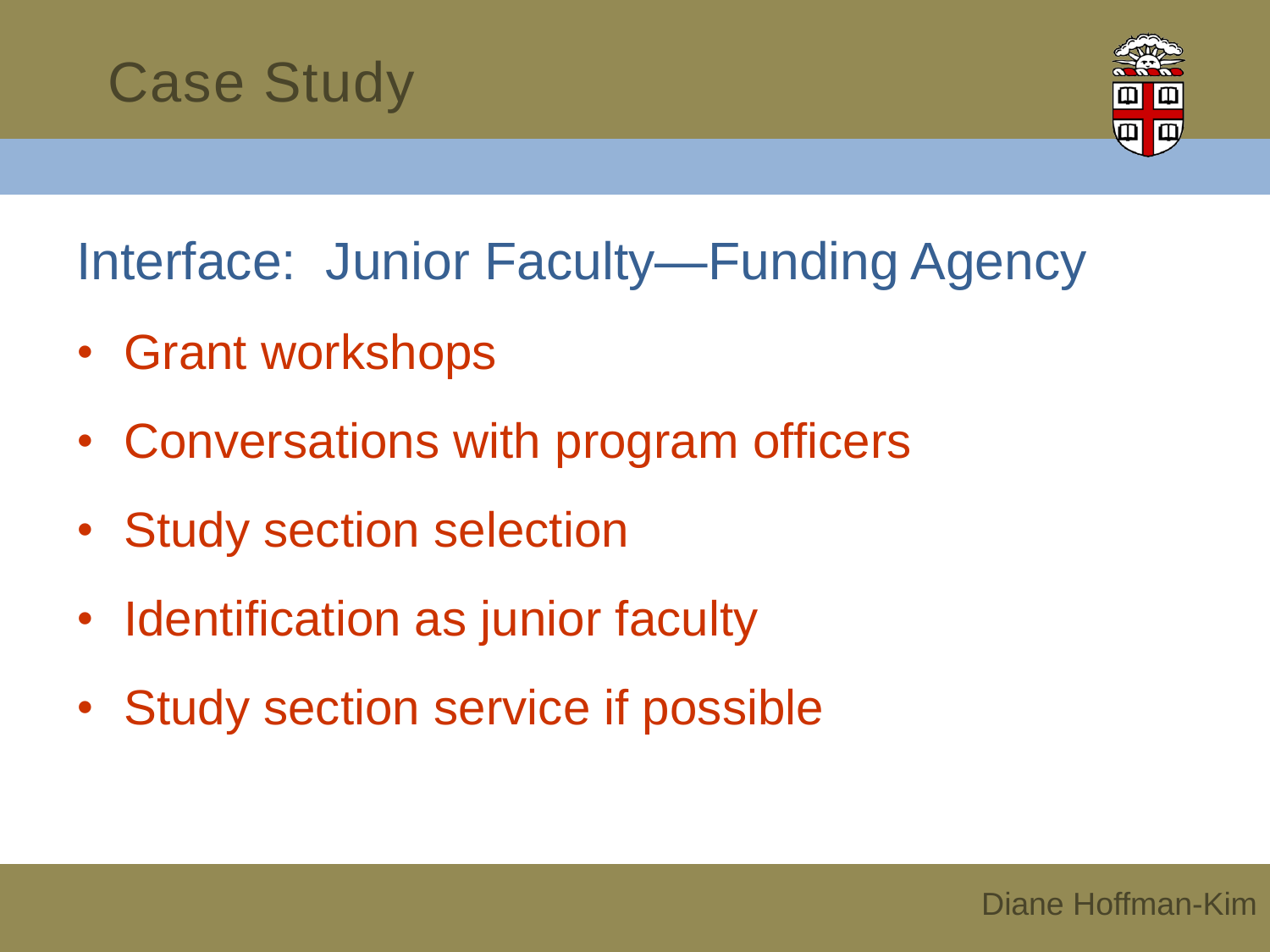

Interface: Junior Faculty—Department Faculty

- Give junior faculty lists of funding opportunities
- Give junior faculty old grants, responses to critiques
- Read junior faculty's
	- **Grant proposals**
	- Specific aims
	- Critiques
- Give junior faculty administrative help
- Recommend junior faculty for study section
- Identify as junior faculty (just say no)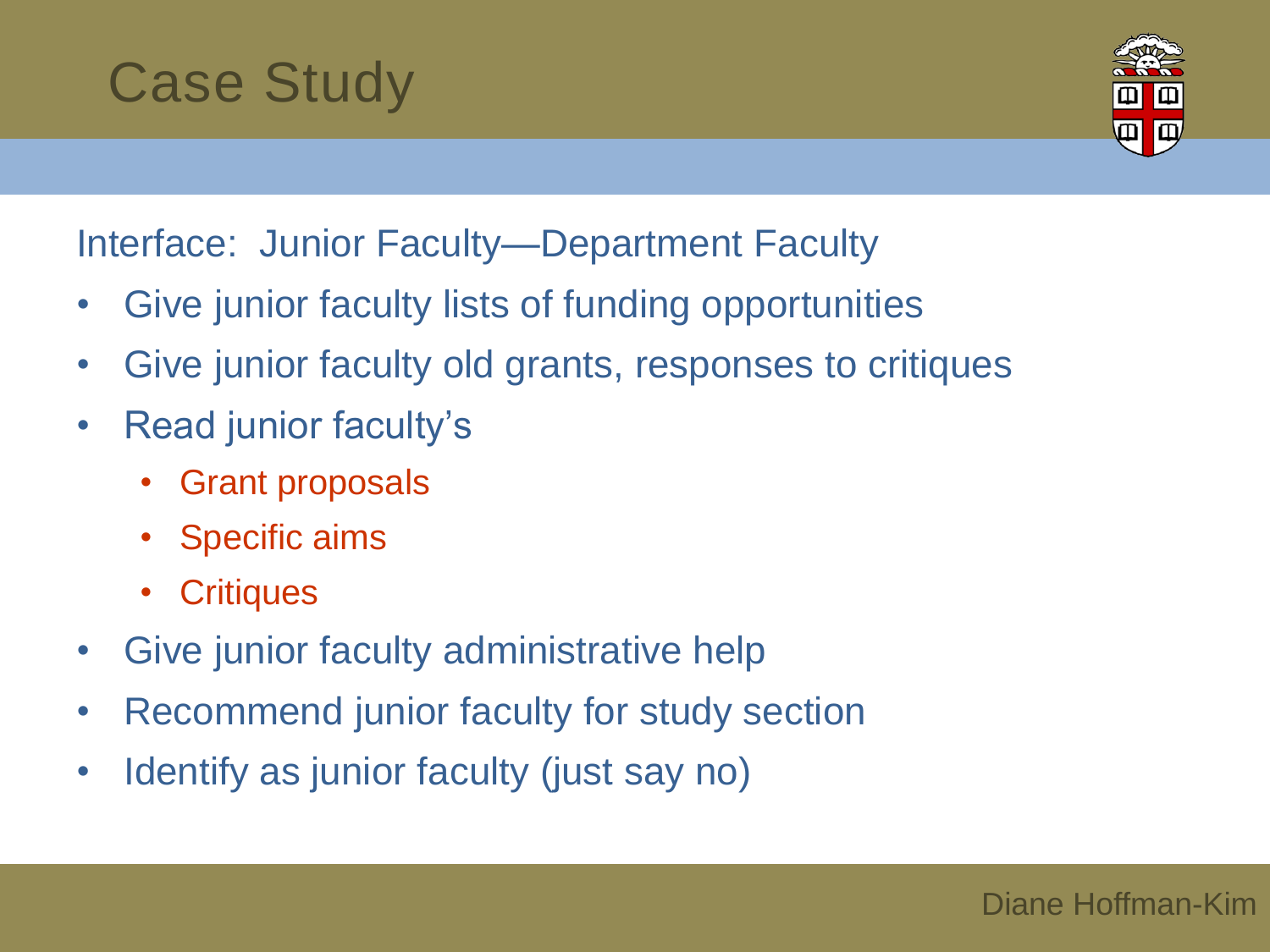

Learnable, Teachable, Valuable (Not Always Obvious) Skills:

- Grantspersonship
- Importance of innovation, translation, mechanism (specifics for your field)
- When to submit initially
- Track record, collaborators, consultants, letters of support
- Resubmit quickly with well-developed response
- Submit same project to multiple agencies
- **Balance**
- Self-promotion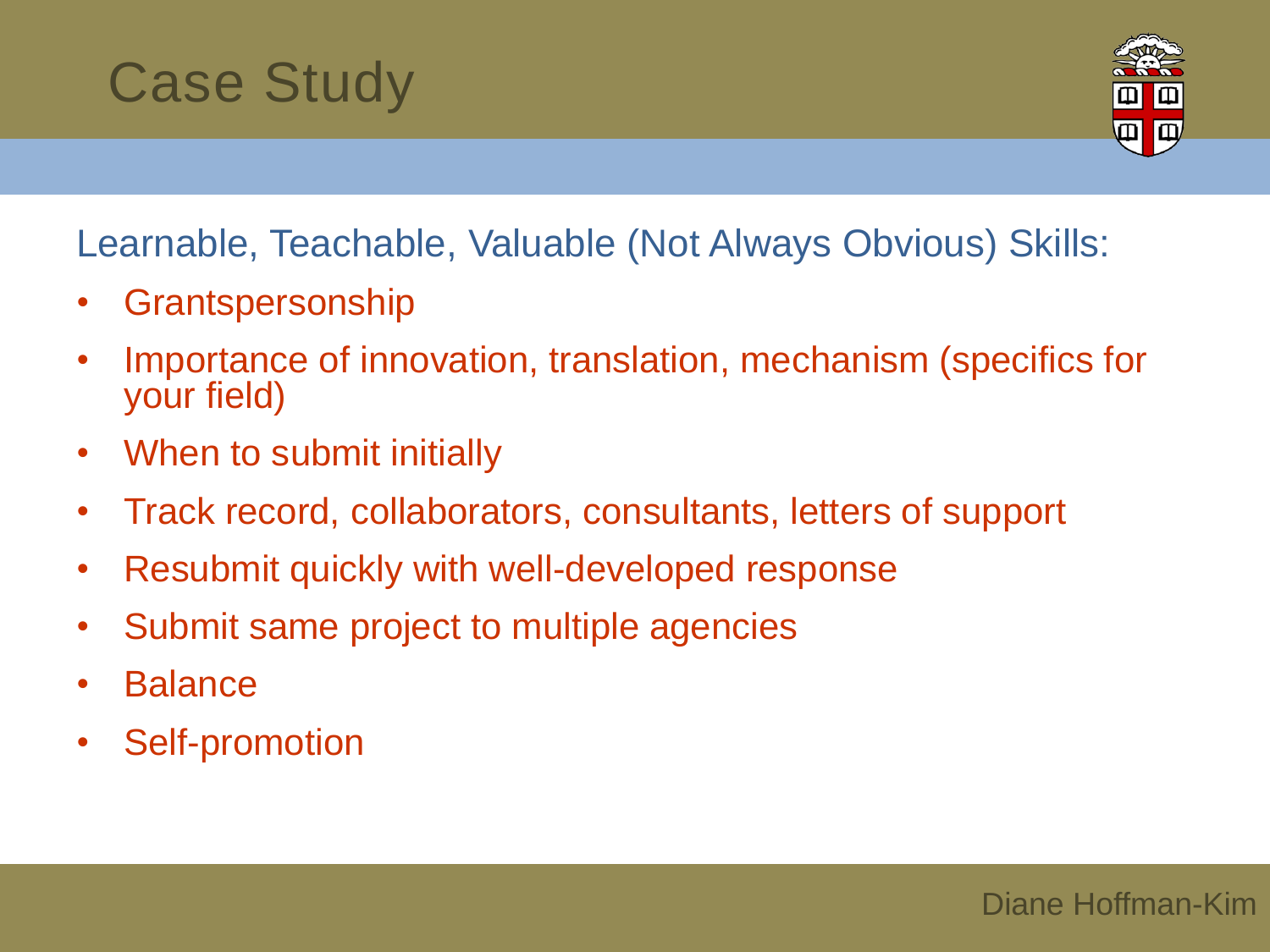

Interface: Junior Faculty—Department Faculty

Persistence, patience, perspective, good humor, & a cup of coffee goes a long way…





Diane Hoffman-Kim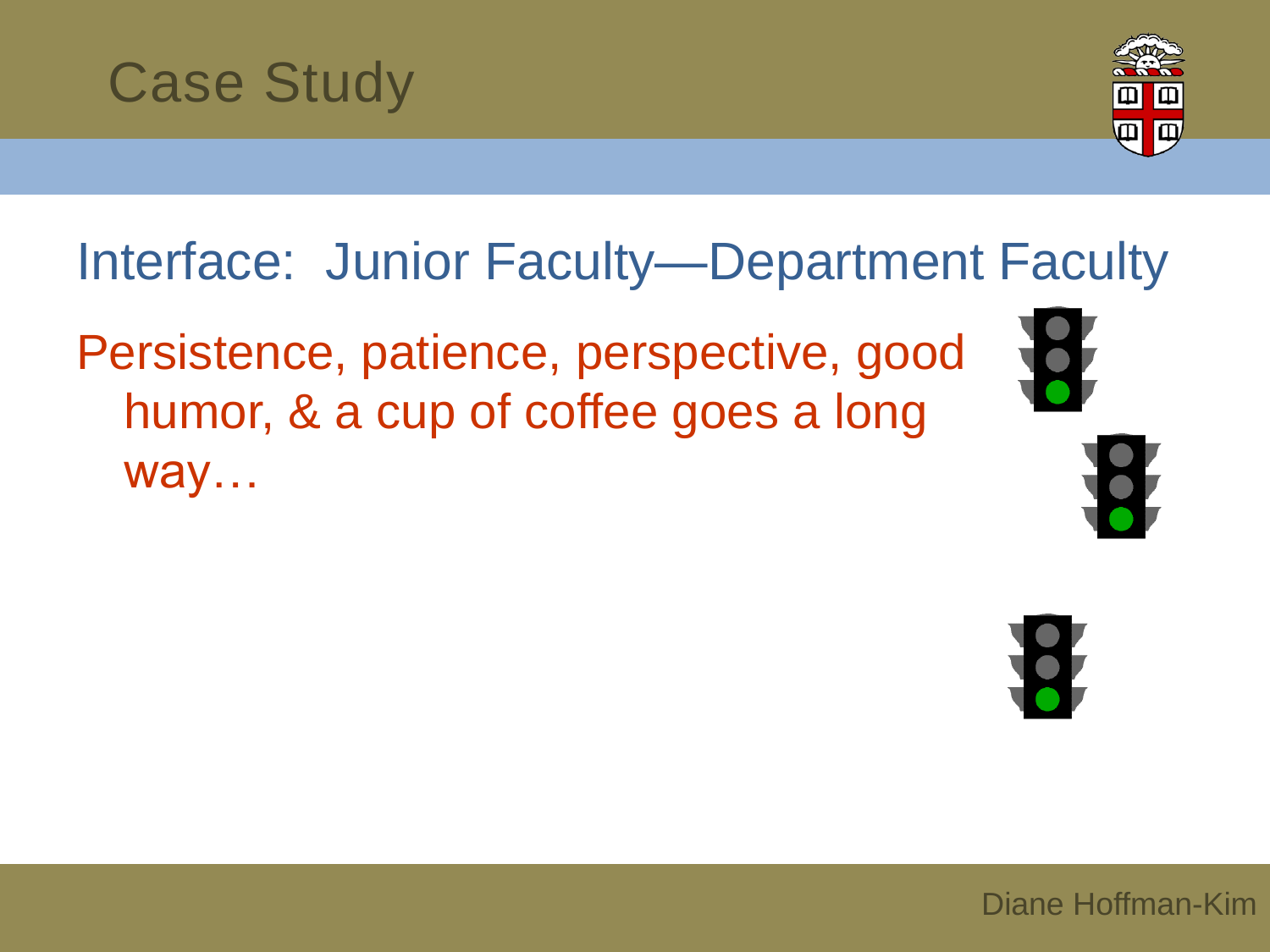### Conflict of Interest/Compliance



- How Does One Mentor for Compliance?
	- The compliance environment
- Responsible Conduct of Research
	- The elements of compliance
- Questions/Hypothetical Situations